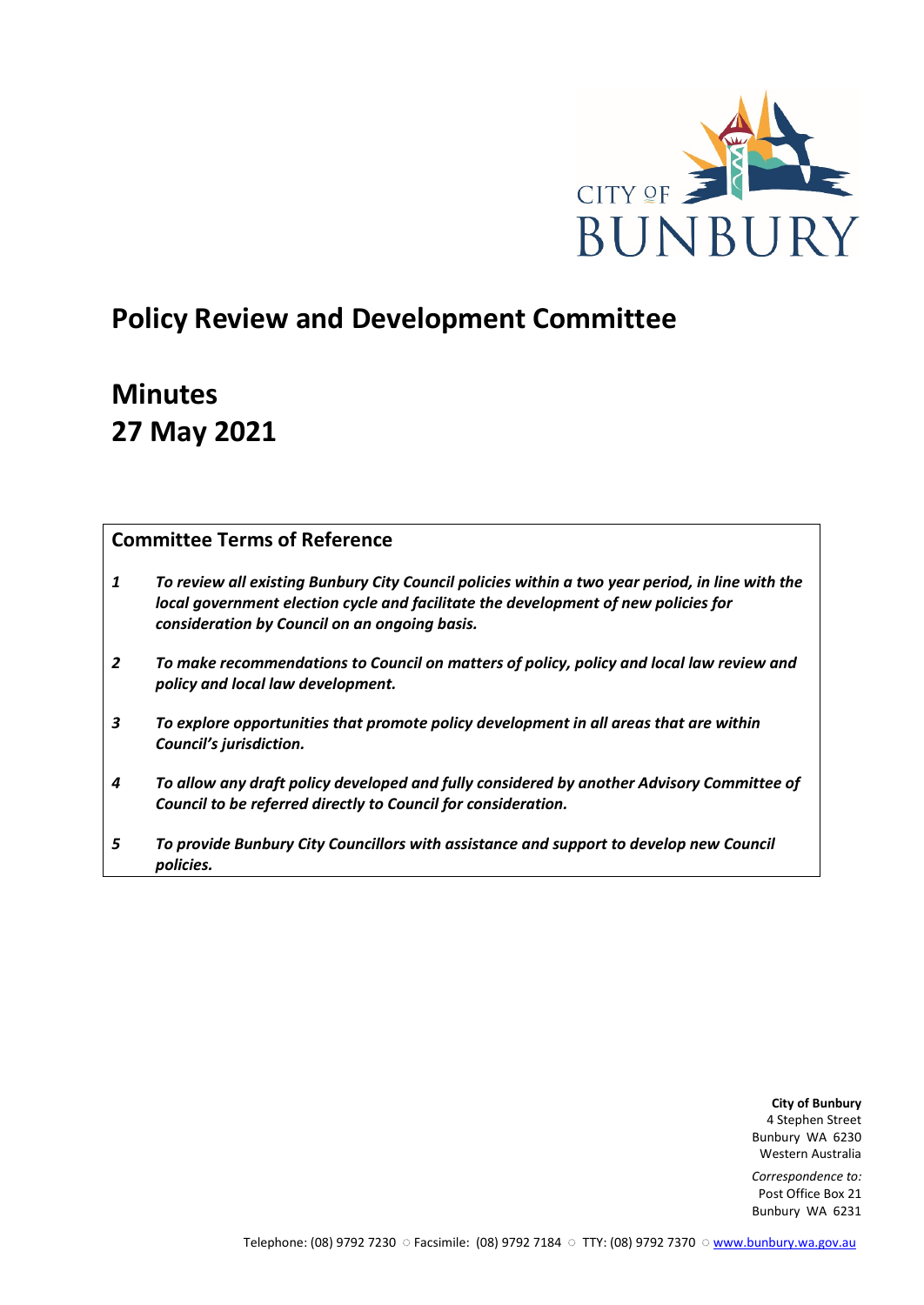

Page No

# **Policy Review and Development Committee**

# **Minutes**

27 May 2021

Members of the public to note that recommendations made by this committee are not final and will be subject to adoption (or otherwise) at a future meeting of the Bunbury City Council.

### **Table of Contents**

Subject

#### Item No

| <u>1.</u> |     |                      |  |  |  |  |
|-----------|-----|----------------------|--|--|--|--|
| <u>2.</u> |     |                      |  |  |  |  |
| <u>3.</u> |     |                      |  |  |  |  |
| <u>4.</u> |     |                      |  |  |  |  |
|           | 4.1 |                      |  |  |  |  |
|           | 4.2 |                      |  |  |  |  |
| <u>5.</u> |     |                      |  |  |  |  |
| <u>6.</u> |     |                      |  |  |  |  |
| <u>7.</u> |     |                      |  |  |  |  |
| 8.        |     |                      |  |  |  |  |
|           | 8.1 |                      |  |  |  |  |
|           | 8.2 |                      |  |  |  |  |
|           | 8.3 |                      |  |  |  |  |
|           | 8.4 |                      |  |  |  |  |
|           | 8.5 |                      |  |  |  |  |
|           | 8.6 |                      |  |  |  |  |
|           | 8.7 |                      |  |  |  |  |
| <u>9.</u> |     |                      |  |  |  |  |
|           | 9.1 |                      |  |  |  |  |
|           | 9.2 |                      |  |  |  |  |
| 10.       |     |                      |  |  |  |  |
| 11.       |     |                      |  |  |  |  |
|           |     | 12. Close of Meeting |  |  |  |  |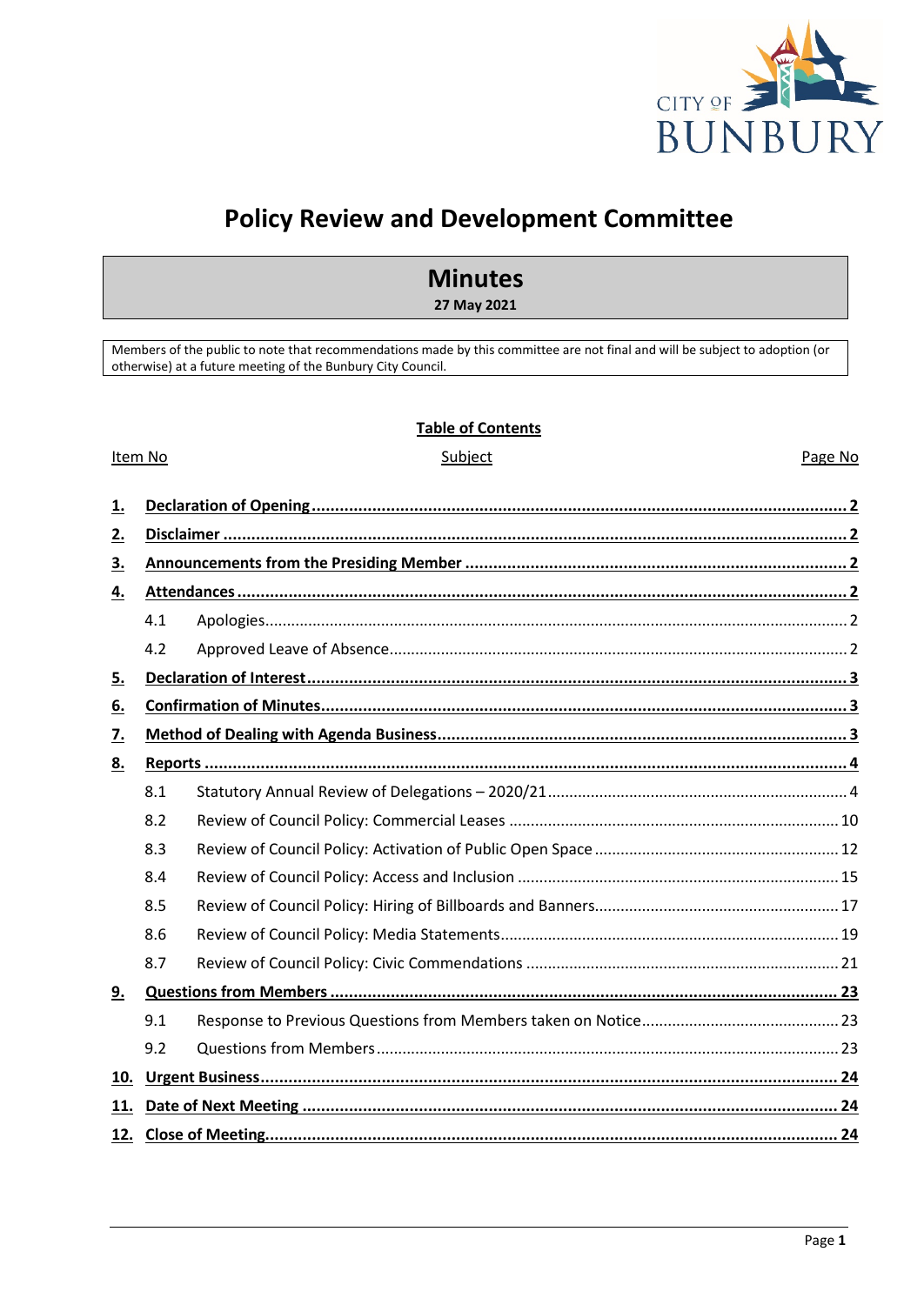# <span id="page-2-0"></span>**1. Declaration of Opening**

The Presiding Member declared the meeting open at 10.30am.

\_\_\_\_\_\_\_\_\_\_\_\_\_\_\_\_\_\_\_\_\_\_\_\_\_\_\_\_\_\_\_\_\_\_\_\_\_\_\_\_\_\_\_\_\_\_\_\_\_\_\_\_\_\_\_\_\_\_\_\_\_\_\_\_\_\_\_\_\_\_\_\_\_\_\_\_\_\_

# <span id="page-2-1"></span>**2. Disclaimer**

Not applicable to this committee.

# <span id="page-2-2"></span>**3. Announcements from the Presiding Member**

Cr Kozisek welcomed Cr Yip to her first meeting of the Policy Review and Development Committee.

# <span id="page-2-3"></span>**4. Attendances**

*Committee Members:*

| <b>Member Name</b>                   | <b>Representing</b> |
|--------------------------------------|---------------------|
| Mayor Gary Brennan                   | City of Bunbury     |
| Cr Michelle Steck                    | City of Bunbury     |
| Cr Amanda Yip                        | City of Bunbury     |
| Cr Cheryl Kozisek (Presiding Member) | City of Bunbury     |
| Cr Tresslyn Smith                    | City of Bunbury     |

# *Ex-officio Members (non-voting):*

| <b>Member Name</b> | Representing                                     |  |
|--------------------|--------------------------------------------------|--|
| l Mr Mal Osborne   | <b>Chief Executive Officer</b>                   |  |
| Mr Dave Chandler   | Director Strategy and Organisational Performance |  |

*Support Staff:*

| <b>Name</b>         | <b>Title</b>                       |
|---------------------|------------------------------------|
| Mr Greg Golinski    | <b>Manager Governance</b>          |
| l Mrs Leanne French | Senior Governance and Risk Officer |
| Mrs Sarah Upton     | <b>Manager Community Services</b>  |

# <span id="page-2-4"></span>**4.1 Apologies**

Nil

# <span id="page-2-5"></span>**4.2 Approved Leave of Absence**

Nil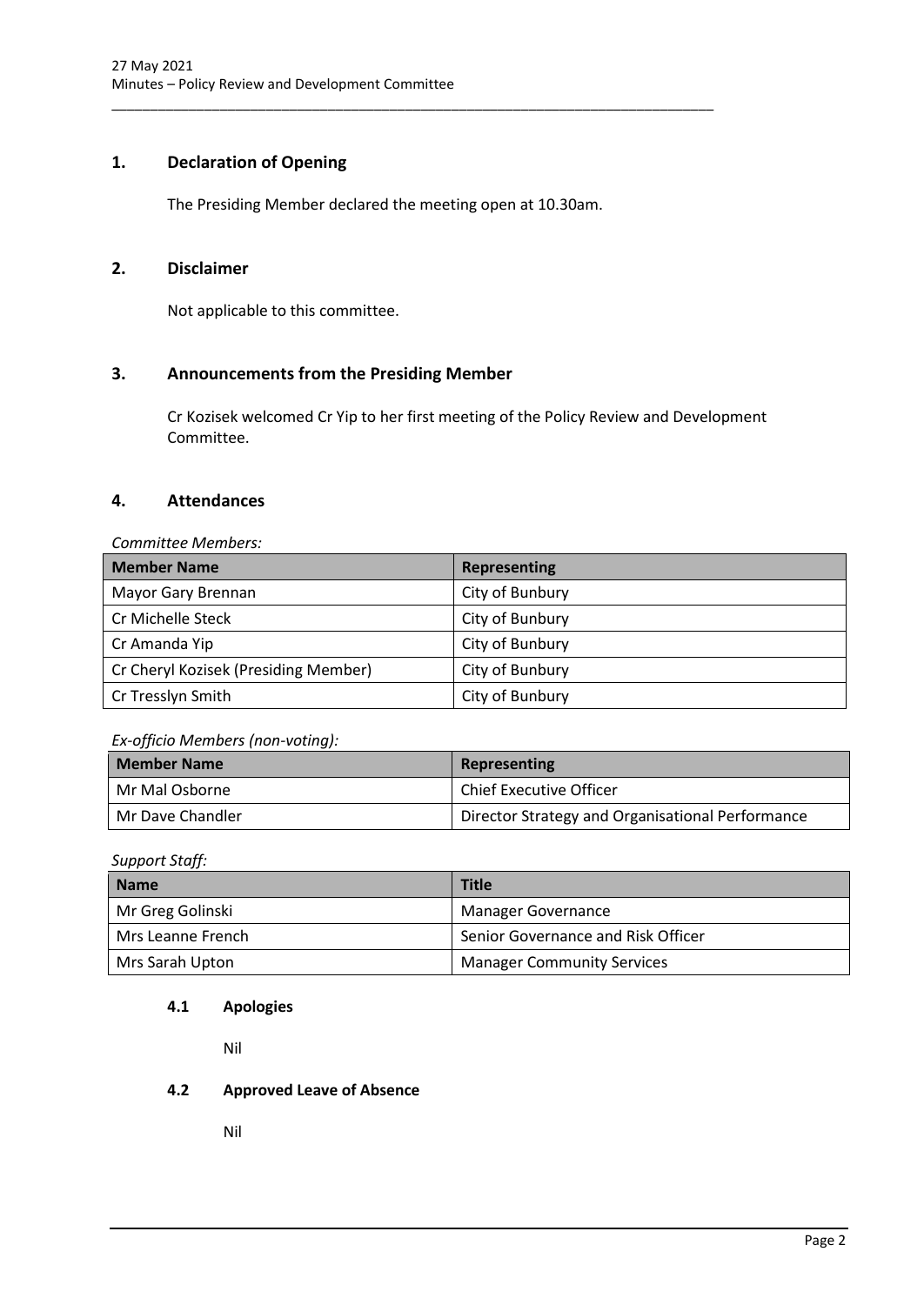# <span id="page-3-0"></span>**5. Declaration of Interest**

IMPORTANT: Committee members to complete a "Disclosure of Interest" form for each item on the agenda in which they wish to disclose a financial/proximity/impartiality interest. They should give the form to the Presiding Member before the meeting commences. After the meeting, the form is to be forwarded to the Administration Services Section for inclusion in the Corporate Financial Disclosures Register.

Nil

### <span id="page-3-1"></span>**6. Confirmation of Minutes**

Committee Decision: Moved: Cr Steck Seconded: Cr Kozisek

\_\_\_\_\_\_\_\_\_\_\_\_\_\_\_\_\_\_\_\_\_\_\_\_\_\_\_\_\_\_\_\_\_\_\_\_\_\_\_\_\_\_\_\_\_\_\_\_\_\_\_\_\_\_\_\_\_\_\_\_\_\_\_\_\_\_\_\_\_\_\_\_\_\_\_\_\_\_

*The minutes of the Policy Review and Development Committee Meeting held on 8 April 2021 are confirmed as a true and accurate record.*

*CARRIED*

# <span id="page-3-2"></span>**7. Method of Dealing with Agenda Business**

All items were dealt with in the order they appeared in the agenda.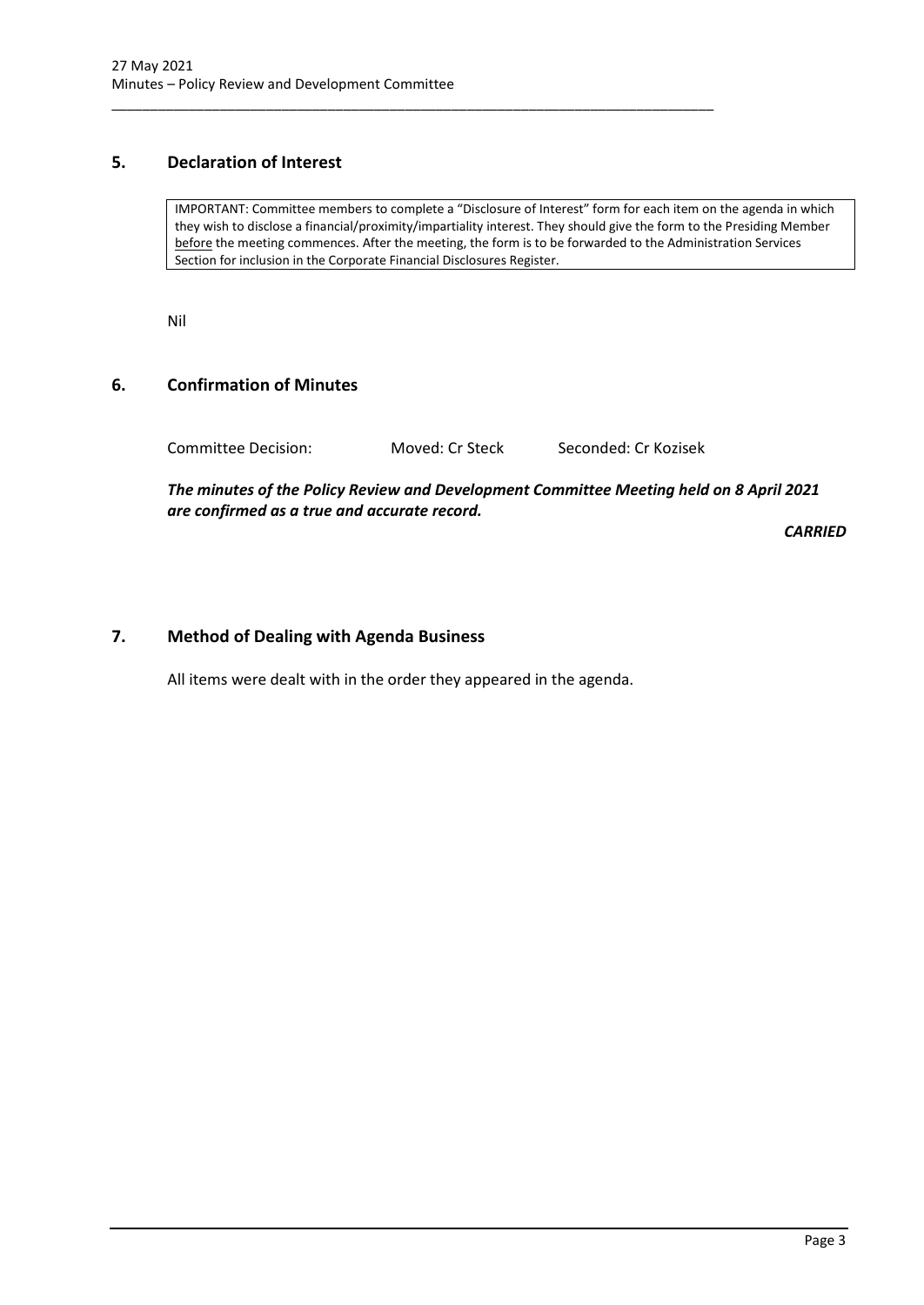# <span id="page-4-1"></span><span id="page-4-0"></span>**8. Reports**

# **8.1 Statutory Annual Review of Delegations – 2020/21**

\_\_\_\_\_\_\_\_\_\_\_\_\_\_\_\_\_\_\_\_\_\_\_\_\_\_\_\_\_\_\_\_\_\_\_\_\_\_\_\_\_\_\_\_\_\_\_\_\_\_\_\_\_\_\_\_\_\_\_\_\_\_\_\_\_\_\_\_\_\_\_\_\_\_\_\_\_\_

| File Ref:                   | COB/3757                                                            |   |                             |  |
|-----------------------------|---------------------------------------------------------------------|---|-----------------------------|--|
| <b>Applicant/Proponent:</b> | Internal                                                            |   |                             |  |
| <b>Responsible Officer:</b> | Leanne French Senior Governance and Risk Officer                    |   |                             |  |
| <b>Responsible Manager:</b> | Greg Golinski Manager Governance                                    |   |                             |  |
| <b>Executive:</b>           | Dave Chandler Director Strategic and Organisational Performance     |   |                             |  |
| <b>Authority/Discretion</b> | Advocacy                                                            | ⊠ | Review                      |  |
|                             | Executive/Strategic<br>$\mathsf{L}$                                 |   | Quasi-Judicial              |  |
|                             | ⊠<br>Legislative                                                    |   | <b>Information Purposes</b> |  |
| <b>Attachments:</b>         | APPENDIX 1: City of Bunbury Delegation Register                     |   |                             |  |
|                             | APPENDIX 2: Draft Instrument of Delegation 1.1.3 Disposing of       |   |                             |  |
|                             | <b>Confiscated or Uncollected Goods</b>                             |   |                             |  |
|                             | APPENDIX 3: Draft Instrument of Delegation 1.1.21 Receiving and     |   |                             |  |
|                             | Withdrawal of Complaints Alleging a Breach of Council Code of       |   |                             |  |
|                             | Conduct                                                             |   |                             |  |
|                             | APPENDIX 4: Draft Instrument of Delegation 6.1.1 Prohibition Orders |   |                             |  |
|                             | APPENDIX 5: Draft Instrument of Delegation 6.1.2 Food Business      |   |                             |  |
|                             | Registrations                                                       |   |                             |  |
|                             | APPENDIX 6: Draft Instrument of Delegation 6.1.3 Appoint Authorised |   |                             |  |
|                             | <b>Officers and Designated Officers</b>                             |   |                             |  |
|                             | APPENDIX 7 Draft Instrument of Delegation 8.1.1 Discharge of Powers |   |                             |  |
|                             | - Section 26 of the Health (Miscellaneous Provisions) Act 1911      |   |                             |  |

# **Summary**

The purpose of this report is for the Committee to receive the annual review of delegations made under the *Local Government Act 1995, Building Act 2011, Bush Fires Act 1954, Cat Act 2011, Dog Act 1976, Food Act 2008, Graffiti Vandalism Act 2016, Health (Miscellaneous Provisions) Act 1911, Planning and Development Act 2005, Public Health Act 2016, Health (Asbestos) Regulations 1992*  and the *Planning and Development (Local Planning Schemes) Regulations 2015*.

#### **Executive Recommendation**

That the Policy Review and Development Committee recommend that Council:

- 1. Receives this report as the review of the delegations for the 2020/21 financial year pursuant to section 5.46(2) of the *Local Government Act 1995,* section 47(2) of the *Cat Act 2011*, section 10AB (2) of the *Dog Act 1976*.
- 2. Removes the function within delegation 1.1.3 Disposing of Confiscated or Uncollected Goods of section 3.40A(4) *Local government Act 1995* of Declare that an impounded vehicle is an abandoned vehicle wreck and adds the function of section 3.46 Authority to refuse to allow goods impounded under s.3.39 or 3.40A to be collected until the costs of removing, impounding and keeping them have been paid to the local government.
- 3. Includes an additional function within Delegation 1.1.21 Receiving and withdrawal of complaints alleging a breach of Council Code of Conduct to provide the Chief Executive Officer with the authority to approve the complaint form and any future amendments to the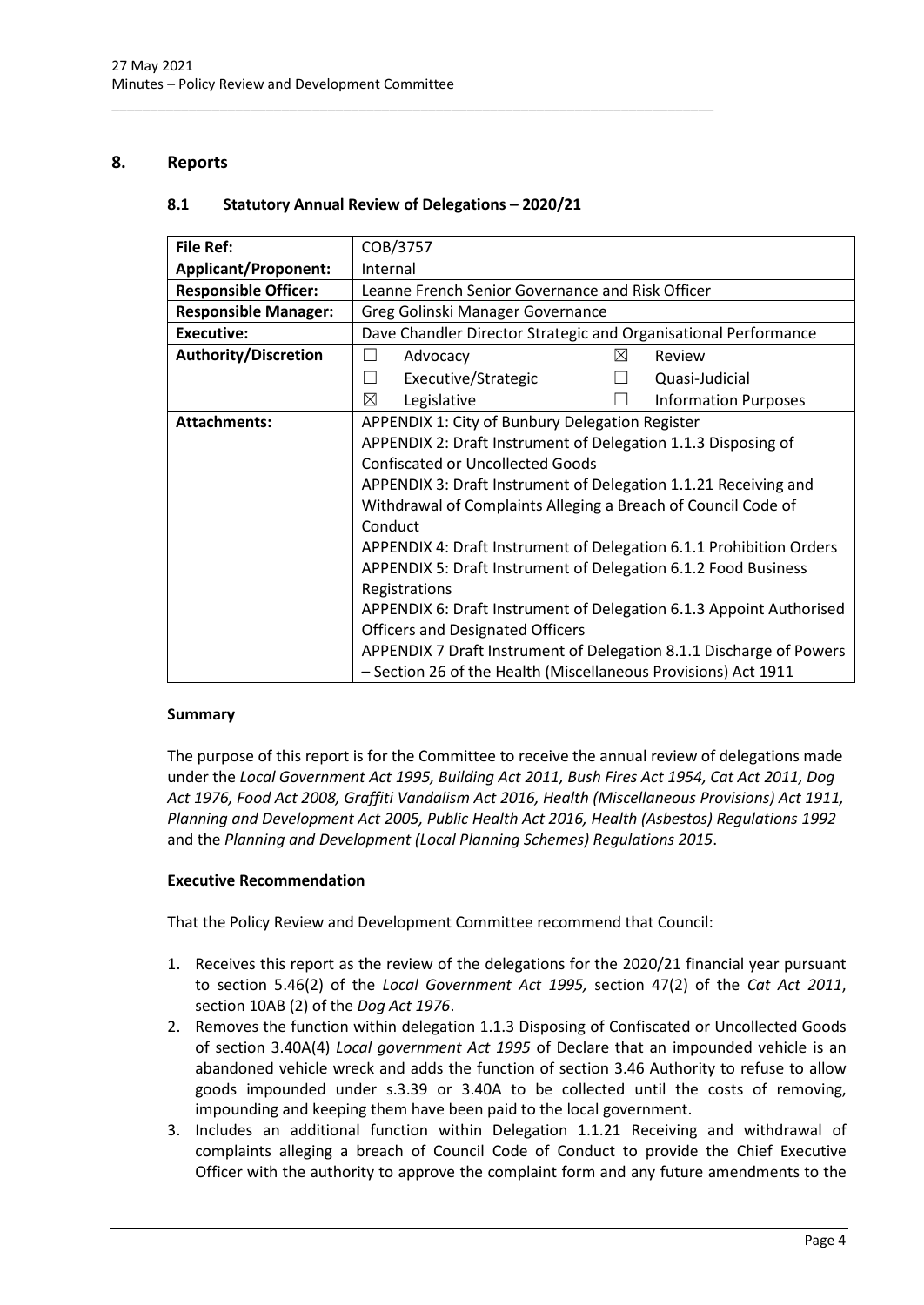form pursuant to clause 11(2)(a) of the *Local Government (Model Code of Conduct) Regulations 2021* as presented at Appendix 3.

4. Separates the current functions of power within delegation 6.1.1 Discharge of Powers (Foods Act 2008) into three (3) individual Delegations, being 6.1.1 Prohibition Orders; 6.1.2 Food Business Registrations; and 6.1.3 Appoint Authorised Officers and Designated Officers as presented at Appendices 4, 5 and 6.

\_\_\_\_\_\_\_\_\_\_\_\_\_\_\_\_\_\_\_\_\_\_\_\_\_\_\_\_\_\_\_\_\_\_\_\_\_\_\_\_\_\_\_\_\_\_\_\_\_\_\_\_\_\_\_\_\_\_\_\_\_\_\_\_\_\_\_\_\_\_\_\_\_\_\_\_\_\_

5. Amends the appointment of its Deputy from Manager Community Services to Team Leader Environmental Health, pursuant to section 26 of the *Health (Miscellaneous Provisions) Act 1911* as presented at Appendix 7.

*Voting Requirements: Absolute Majority*

#### **Strategic Relevance**

| Theme 4:       | Our City                                                               |
|----------------|------------------------------------------------------------------------|
| Goal:          | Civic Leadership, partnerships and sound governance in delivering with |
|                | and for the community.                                                 |
| Objective 4.3: | Trusted leadership and robust decision-making                          |

### **Regional Impact Statement**

Not applicable to this report.

### **Background**

The *Local Government Act 1995*, *Cat Act 2012* and the *Dog Act 1976*, require delegations to be reviewed by the Delegator at least once each financial year. This standard is applied to all delegations regardless of the Head of Power. Council last reviewed its delegations in its entirety on 23 June 2020. Therefore, this review is being conducted to ensure Council is compliant with the requirements of the applicable legislation. A copy of the Register, including any amendments made by Council since the last annual review is attached at Appendix 1. This Register includes all delegated authority where the delegator is Council.

# **Council Policy Compliance**

The City's Management Policy Legislative Compliance applies.

#### **Legislative Compliance**

The following sections of legislation apply when delegating powers or duties to the Chief Executive Officer:

- section 5.42(1) of the *Local Government Act 1995;*
- section 45 of the *Cat Act 2011;*
- section 10AA of the *Dog Act 1976;*
- section 16 of the *Graffiti Vandalism Act 2016;*
- section 127 (1) and (3) of the *Building Act 2011;*
- section 48 and 59(3) of the *Bush Fires Act 1954;*
- section 118 of the *Food Act 2008;*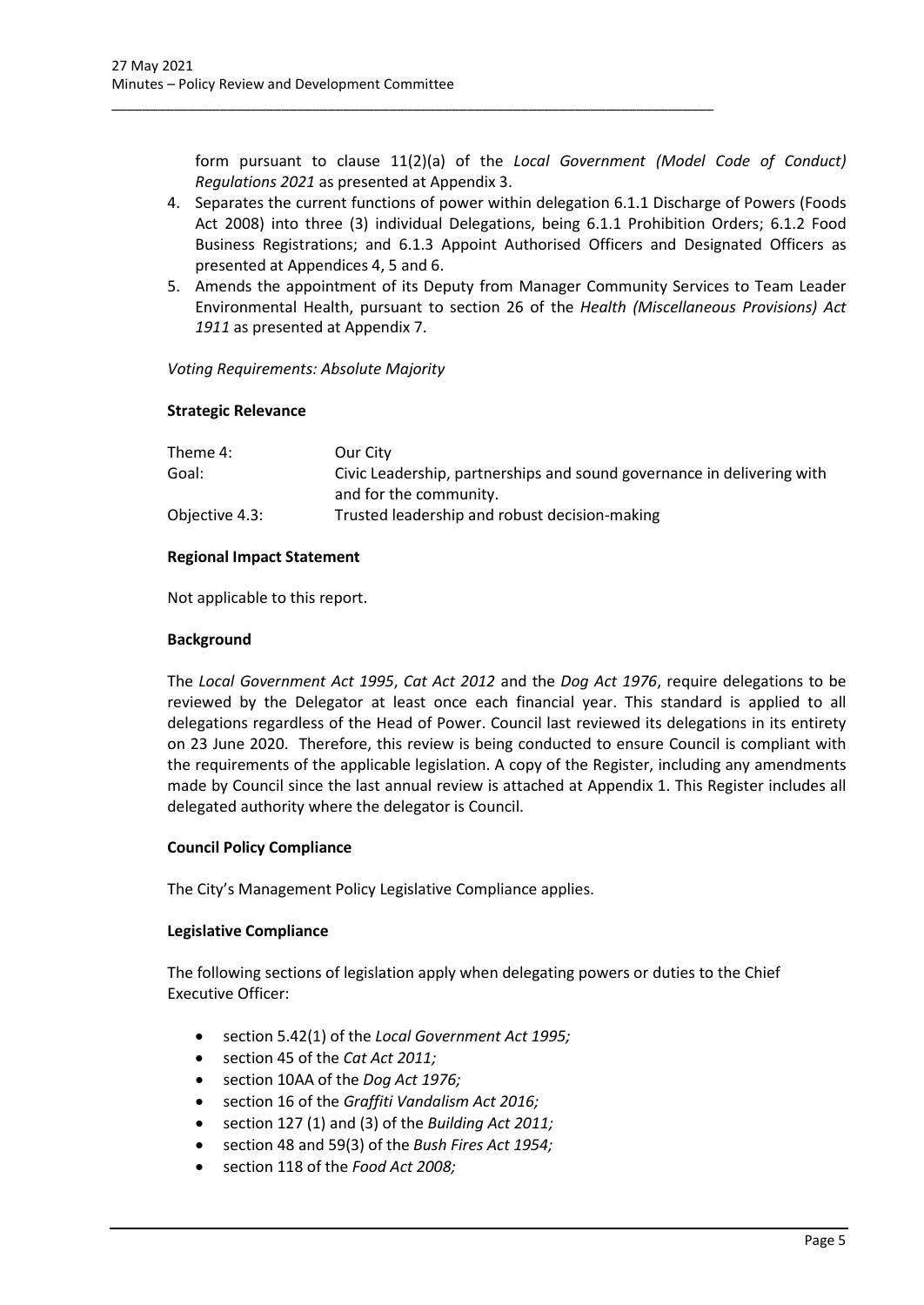• section 26 of the *Health (Miscellaneous Provisions) Act 1911;*

\_\_\_\_\_\_\_\_\_\_\_\_\_\_\_\_\_\_\_\_\_\_\_\_\_\_\_\_\_\_\_\_\_\_\_\_\_\_\_\_\_\_\_\_\_\_\_\_\_\_\_\_\_\_\_\_\_\_\_\_\_\_\_\_\_\_\_\_\_\_\_\_\_\_\_\_\_\_

- schedule 2, Clause 82 of the *Planning and Development (Local Planning Schemes) Regulations 2015;*
- section 21 of the *Public Health Act 2016; and*
- regulation 15D(7) of the *Health (Asbestos Regulations 1992)*

#### **Officer Comments**

As part of the review the City's operational requirements, the volume of decisions under each statutory power or duty and the conditions and limitations integrated to mitigate risks and sensitivities of the decisions have been considered.

The Executive Leadership Team have been involved in consultation regarding individual delegations.

Amendments to six delegations have been recommended. Draft versions of the proposed instrument of delegations are attached at Appendices 2 to 7, and include the following proposed changes:

| Ref.   | <b>Current</b>                                                                                        | <b>Head of Power</b>            | Proposed                                                                                                                                                                                                                                                                                                                                                   | <b>Comment</b>                                                                                                                                                                                                                                        | Page in  |
|--------|-------------------------------------------------------------------------------------------------------|---------------------------------|------------------------------------------------------------------------------------------------------------------------------------------------------------------------------------------------------------------------------------------------------------------------------------------------------------------------------------------------------------|-------------------------------------------------------------------------------------------------------------------------------------------------------------------------------------------------------------------------------------------------------|----------|
|        | <b>Function</b>                                                                                       |                                 | amendment                                                                                                                                                                                                                                                                                                                                                  |                                                                                                                                                                                                                                                       | Register |
| 1.1.3  | Disposing of<br>confiscated or<br>uncollected<br>goods                                                | Local<br>Government<br>Act 1995 | Remove the<br>function of section<br>3.40A(4) to<br>declare that an<br>impounded<br>vehicle is<br>abandoned and<br>replace with<br>section 3.46 to<br>refuse to allow<br>goods impounded<br>under s.3.39 or<br>3.40A to be<br>collected until the<br>costs of removing,<br>impounding and<br>keeping them<br>have been paid to<br>the local<br>government. | The function of s3.40A(4)<br>is already included in<br>Delegation 1.1.2 and<br>therefore does not need<br>repeating in Delegation<br>1.1.3. The function of<br>s3.46 was erroneously<br>missed and should be<br>included within<br>Delegation 1.1.3   | 12       |
| 1.1.21 | Receiving and<br>withdrawal of<br>complaints<br>alleging a<br>breach of<br>Council Code of<br>Conduct | Local<br>Government<br>Act 1995 | Addition of<br>function (2) to<br>authorise the CEO<br>to approve the<br>complaint form<br>and any future<br>amendments.                                                                                                                                                                                                                                   | Council approved the<br>initial complaints form at<br>its meeting held 23<br>February 2021. This<br>addition to the delegation<br>would provide authority to<br>the CEO to approve the<br>complaint form and any<br>future amendments to the<br>form. | 50       |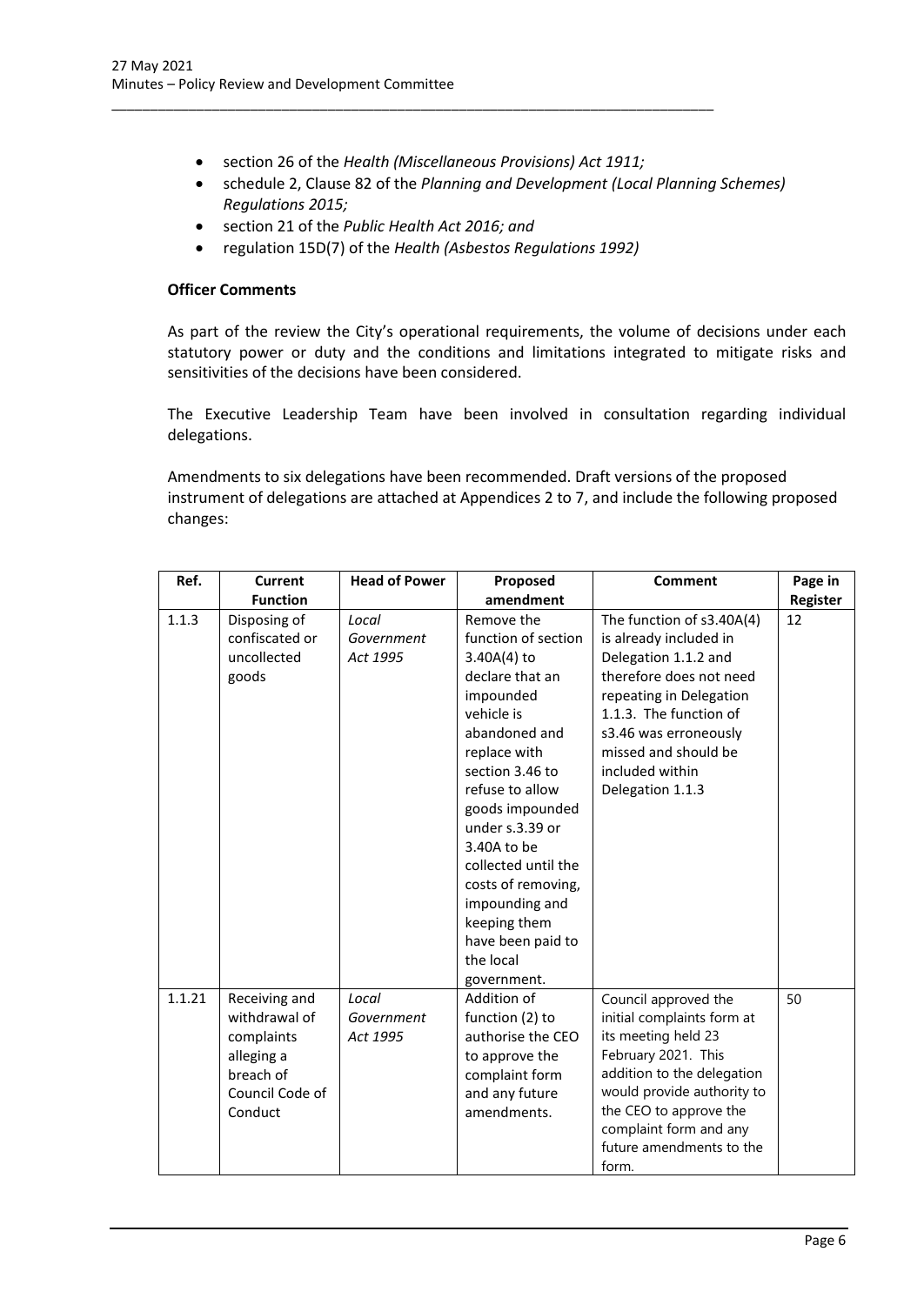\_\_\_\_\_\_\_\_\_\_\_\_\_\_\_\_\_\_\_\_\_\_\_\_\_\_\_\_\_\_\_\_\_\_\_\_\_\_\_\_\_\_\_\_\_\_\_\_\_\_\_\_\_\_\_\_\_\_\_\_\_\_\_\_\_\_\_\_\_\_\_\_\_\_\_\_\_\_

| Ref.                | <b>Current</b>                            | <b>Head of Power</b> | Proposed                                                                                                                                                                                                                                                                                                                                              | <b>Comment</b>                                                                                                                                                                                                                                                                                                                                   | Page in                     |
|---------------------|-------------------------------------------|----------------------|-------------------------------------------------------------------------------------------------------------------------------------------------------------------------------------------------------------------------------------------------------------------------------------------------------------------------------------------------------|--------------------------------------------------------------------------------------------------------------------------------------------------------------------------------------------------------------------------------------------------------------------------------------------------------------------------------------------------|-----------------------------|
|                     | <b>Function</b>                           |                      | amendment                                                                                                                                                                                                                                                                                                                                             |                                                                                                                                                                                                                                                                                                                                                  | Register                    |
| 6.1.1               | Discharge of<br>Powers (Food<br>Act 2008) | Food Act 2008        | Separate the<br>current functions<br>of power within<br>delegation 6.1.1<br>Discharge of<br>Powers (Foods Act<br>2008) into three<br>(3) individual<br>Delegations, being<br>6.1.1 Prohibition<br>Orders, 6.1.2 Food<br><b>Business</b><br>Registrations and<br>6.1.3 Appoint<br>Authorised<br>Officers and<br>Designated<br>Officers as<br>presented | This amendment does not<br>propose to change the<br>function of the Express<br>Power or Duty delegated.<br>It simply separates the<br>current delegation into<br>three, thereby simplifying<br>the functions of each<br>delegation and to whom<br>the power or duty is<br>delegated to.                                                          | 92                          |
| <b>NEW</b><br>6.1.1 | Prohibition<br>Orders                     | Food Act 2008        | Amend the<br>delegate from<br>Manager<br>Community<br>Services<br>to<br>Manager<br>Community<br>Services and Team<br>Leader<br>Environmental<br>Health                                                                                                                                                                                                | This delegation may be<br>made to a Delegate or<br>Delegates most suitable<br>for fulfilling the power or<br>duty (s.118(2)(b). The<br>regulations for do not<br>provide for sub-<br>delegation.<br>The most suitable<br>delegates are considered<br>to be both Manager<br>Community Services and<br><b>Team Leader</b><br>Environmental Health. | <b>NEW</b><br>Appendix<br>4 |
| <b>NEW</b><br>6.1.2 | <b>Food Business</b><br>Registrations     | Food Act 2008        | Amend the<br>delegate from<br>Manager<br>Community<br>Services<br>to<br>Manager<br>Community<br>Services and Team<br>Leader<br>Environmental<br>Health                                                                                                                                                                                                | This delegation may be<br>made to a Delegate or<br>Delegates most suitable<br>for fulfilling the power or<br>duty (s.118(2)(b). The<br>regulations for do not<br>provide for sub-<br>delegation.<br>The most suitable<br>delegates are considered<br>to be both Manager<br>Community Services and<br><b>Team Leader</b><br>Environmental Health. | <b>NEW</b><br>Appendix<br>5 |
| <b>NEW</b><br>6.1.3 | Appoint<br>Authorised<br>Officers and     | Food Act 2008        | No changes                                                                                                                                                                                                                                                                                                                                            | No change - merely<br>separation of old 6.1.1                                                                                                                                                                                                                                                                                                    | <b>NEW</b><br>Appendix<br>6 |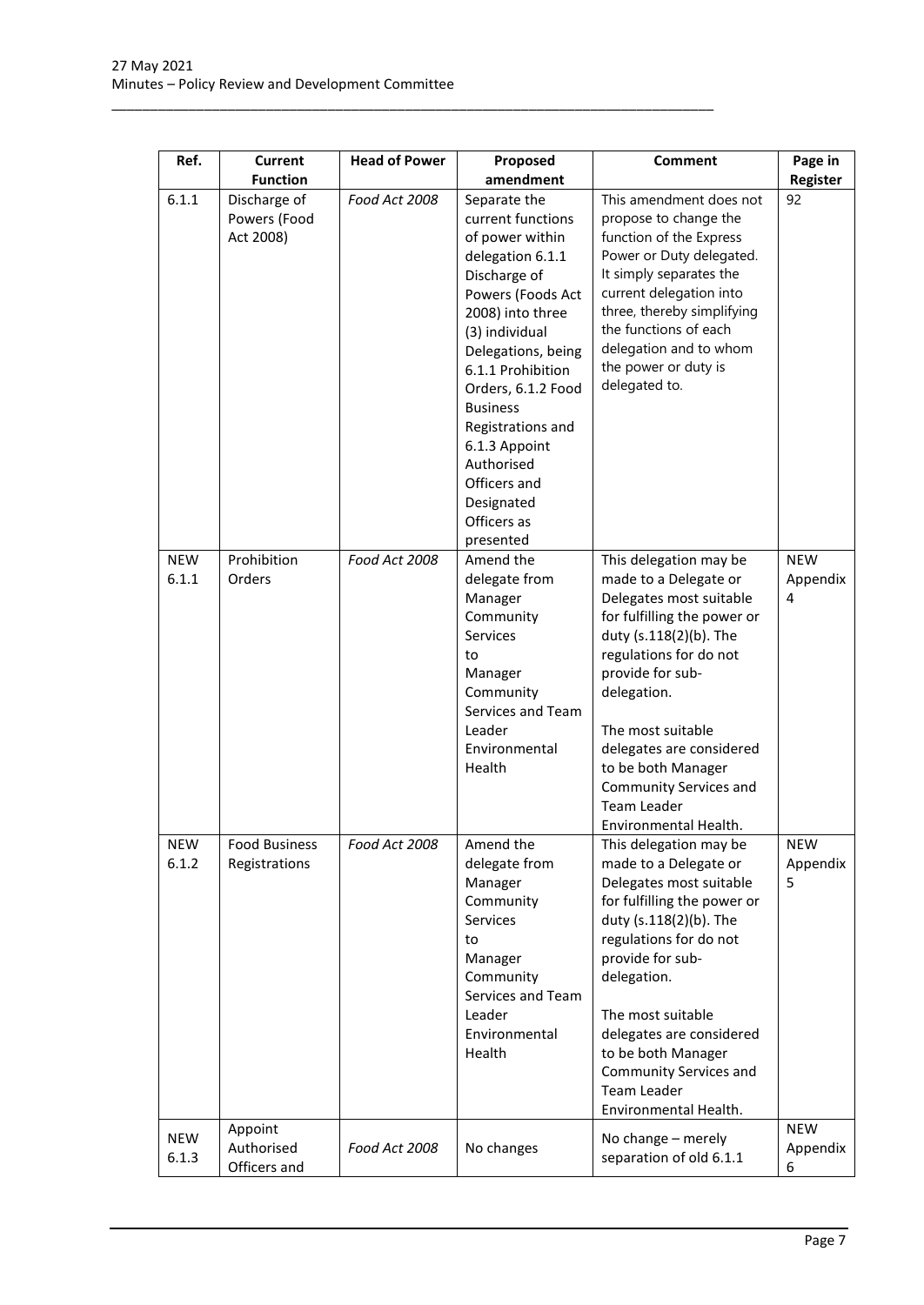\_\_\_\_\_\_\_\_\_\_\_\_\_\_\_\_\_\_\_\_\_\_\_\_\_\_\_\_\_\_\_\_\_\_\_\_\_\_\_\_\_\_\_\_\_\_\_\_\_\_\_\_\_\_\_\_\_\_\_\_\_\_\_\_\_\_\_\_\_\_\_\_\_\_\_\_\_\_

| Ref.  | <b>Current</b><br><b>Function</b>                                                                   | <b>Head of Power</b>                                | Proposed<br>amendment                                                         | <b>Comment</b>                                                                                                                                                                                                                                                                                                                                                                                                        | Page in<br>Register |
|-------|-----------------------------------------------------------------------------------------------------|-----------------------------------------------------|-------------------------------------------------------------------------------|-----------------------------------------------------------------------------------------------------------------------------------------------------------------------------------------------------------------------------------------------------------------------------------------------------------------------------------------------------------------------------------------------------------------------|---------------------|
|       | Designated<br><b>Officers</b>                                                                       |                                                     |                                                                               |                                                                                                                                                                                                                                                                                                                                                                                                                       |                     |
| 8.1.1 | Discharge of<br>Powers-<br>Section 26 of<br>the Health<br>(Miscellaneous<br>Provisions) Act<br>1911 | Health<br>(Miscellaneous<br>Provisions) Act<br>1911 | Appoint the Team<br>Leader<br>Environmental<br>Health as the<br>City's Deputy | Every local government is<br>authorised and directed to<br>carry out the provisions of<br>the Health (Miscellaneous<br>Provisions) Act 1911 and<br>the regulations, local laws<br>and orders made.<br>The local government may<br>appoint and authorise any<br>person to be its deputy,<br>and in that capacity to<br>exercise and discharge all<br>of any of the powers and<br>functions of the local<br>government. | 100                 |
|       |                                                                                                     |                                                     |                                                                               | The City previously<br>appointed the position<br><b>Manager Community</b><br>Services as its Deputy. It is<br>recommended that the<br>position of Team Leader<br>Environmental Health be<br>appointed as Deputy to<br>ensure operational<br>requirements remain<br>efficient and effective.                                                                                                                           |                     |

Delegation 1.1.16 Defer, Grant Discounts, Waive or Write Off Debts was amended by Council at its meeting held 31 March 2020 (CD 067/20) in response to the COVID-19 pandemic. The delegation was subsequently reviewed on 21 July and 8 December 2020. The CEO has once again reviewed the delegation. Due to the ongoing uncertainty surrounding the pandemic, it is proposed for the Delegation to remain as is for another 12 months. The delegation will be reviewed again in conjunction with the annual review of delegations.

City Officers are currently undertaking an in-depth review of the Purchasing Council Policy in conjunction with Delegations 1.1.11 Tenders for Goods and Services and 1.1.12 Panels of Prequalified Suppliers for Goods and Services. Elected Members will be consulted on the review at a future strategic briefing session, prior to the items being considered by Council.

#### **Analysis of Financial and Budget Implications**

Nil

# **Community Consultation**

Nil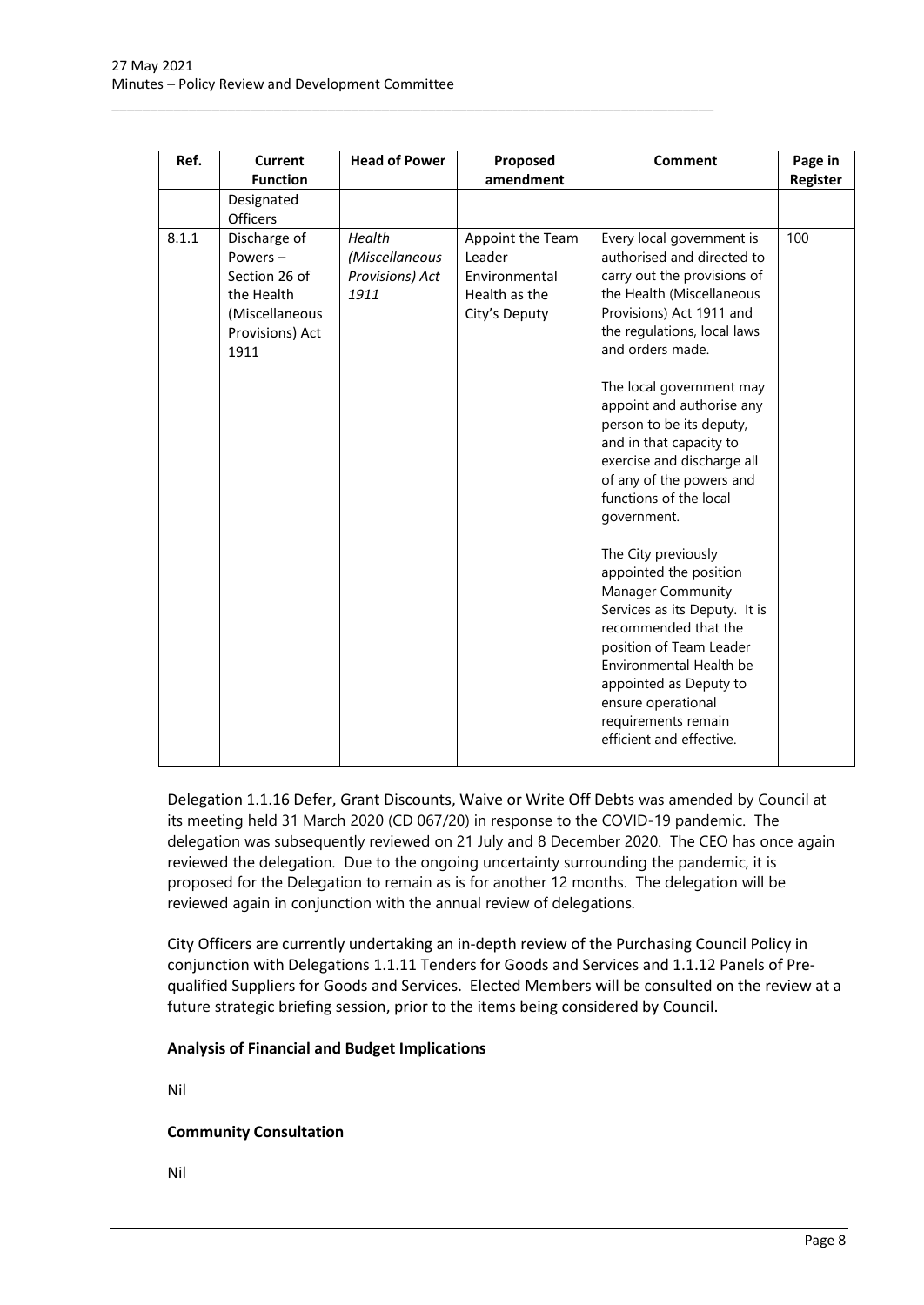### **Elected Member/Officer Consultation**

The CEO and Executives have been consulted in the review of the City's delegations.

\_\_\_\_\_\_\_\_\_\_\_\_\_\_\_\_\_\_\_\_\_\_\_\_\_\_\_\_\_\_\_\_\_\_\_\_\_\_\_\_\_\_\_\_\_\_\_\_\_\_\_\_\_\_\_\_\_\_\_\_\_\_\_\_\_\_\_\_\_\_\_\_\_\_\_\_\_\_

#### **Applicant Consultation**

Not applicable.

### **Timeline: Council Decision Implementation**

Any amendments to delegations apply immediately following Council resolving as such.

### **Outcome of Meeting – 27 May 2021**

The Executive Recommendation was moved by Mayor Brennan and seconded by Cr Steck.

The Presiding Member put the motion to the vote and it was carried unanimously as follows:

#### *That the Policy Review and Development Committee recommend that Council:*

- *1. Receives this report as the review of the delegations for the 2020/21 financial year pursuant to section 5.46(2) of the Local Government Act 1995, section 47(2) of the Cat Act 2011, section 10AB (2) of the Dog Act 1976.*
- *2. Removes the function within delegation 1.1.3 Disposing of Confiscated or Uncollected Goods of section 3.40A(4) Local government Act 1995 of Declare that an impounded vehicle is an abandoned vehicle wreck and adds the function of section 3.46 Authority to refuse to allow goods impounded under s.3.39 or 3.40A to be collected until the costs of removing, impounding and keeping them have been paid to the local government.*
- *3. Includes an additional function within Delegation 1.1.21 Receiving and withdrawal of complaints alleging a breach of Council Code of Conduct to provide the Chief Executive Officer with the authority to approve the complaint form and any future amendments to the form pursuant to clause 11(2)(a) of the Local Government (Model Code of Conduct) Regulations 2021 as presented at Appendix 3.*
- *4. Separates the current functions of power within delegation 6.1.1 Discharge of Powers (Foods Act 2008) into three (3) individual Delegations, being 6.1.1 Prohibition Orders; 6.1.2 Food Business Registrations; and 6.1.3 Appoint Authorised Officers and Designated Officers as presented at Appendices 4, 5 and 6.*
- *5. Amends the appointment of its Deputy from Manager Community Services to Team Leader Environmental Health, pursuant to section 26 of the Health (Miscellaneous Provisions) Act 1911 as presented at Appendix 7.*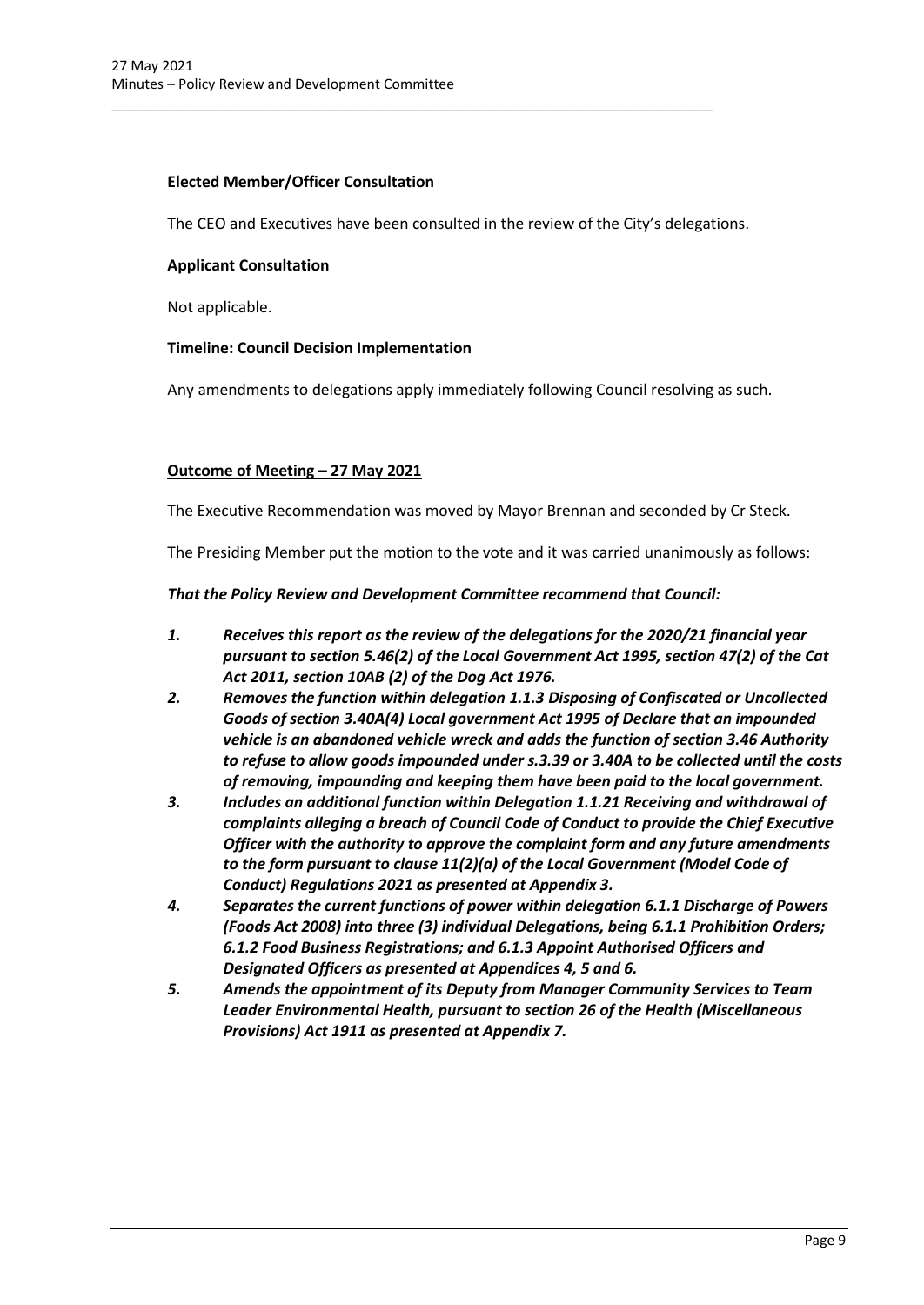#### **8.2 Review of Council Policy: Commercial Leases**

<span id="page-10-0"></span>\_\_\_\_\_\_\_\_\_\_\_\_\_\_\_\_\_\_\_\_\_\_\_\_\_\_\_\_\_\_\_\_\_\_\_\_\_\_\_\_\_\_\_\_\_\_\_\_\_\_\_\_\_\_\_\_\_\_\_\_\_\_\_\_\_\_\_\_\_\_\_\_\_\_\_\_\_\_

| File No.                                                                   | COB/306                                                   |  |                             |  |  |
|----------------------------------------------------------------------------|-----------------------------------------------------------|--|-----------------------------|--|--|
| <b>Applicant/Proponent:</b>                                                | Internal                                                  |  |                             |  |  |
| <b>Responsible Officer:</b>                                                | Kristen Mildwaters, Lands Officer                         |  |                             |  |  |
| <b>Responsible Manager:</b>                                                | Felicity Anderson, Manager Economic Development and Lands |  |                             |  |  |
| <b>Executive:</b>                                                          | Gary Barbour, Director Planning and Development Services  |  |                             |  |  |
| <b>Authority/Discretion</b>                                                | Advocacy<br>Review                                        |  |                             |  |  |
|                                                                            | ⊠<br>Executive/Strategic                                  |  | Quasi-Judicial              |  |  |
| Legislative                                                                |                                                           |  | <b>Information Purposes</b> |  |  |
| <b>APPENDIX 8: Council Policy Commercial Leases</b><br><b>Attachments:</b> |                                                           |  |                             |  |  |

#### **Summary**

This report facilitates the review of the Commercial Leases Council Policy.

#### **Executive Recommendation**

That the Committee recommend that Council note the review of existing Council Policy Commercial Leases, with no changes recommended.

#### *Voting Requirement: Simple Majority*

#### **Strategic Relevance**

| Theme 4:       | Our City                                                                                                                             |
|----------------|--------------------------------------------------------------------------------------------------------------------------------------|
| Goal:          | Civic leadership, partnerships and sound governance in delivering with                                                               |
|                | and for the community.                                                                                                               |
| Objective 4.4: | A skilled organisation, which exercise responsible asset stewardship,<br>sound financial management, and exemplary customer service. |

#### **Regional Impact Statement**

This Policy impacts properties within the City of Bunbury only.

#### **Background**

The Commercial Leases Council Policy was last reviewed by Council in March 2019, and is now due for its biennial review.

The Policy (see Appendix 8) outlines the procedures for providing leases/licences to commercial entities to undertake commercial activities during negotiations for the granting of a new lease/licence or when Expressions of Interest (EOI) are sought for commercial tenants on vacant premises.

#### **Council Policy Compliance**

This report facilitates the review of an existing Council policy.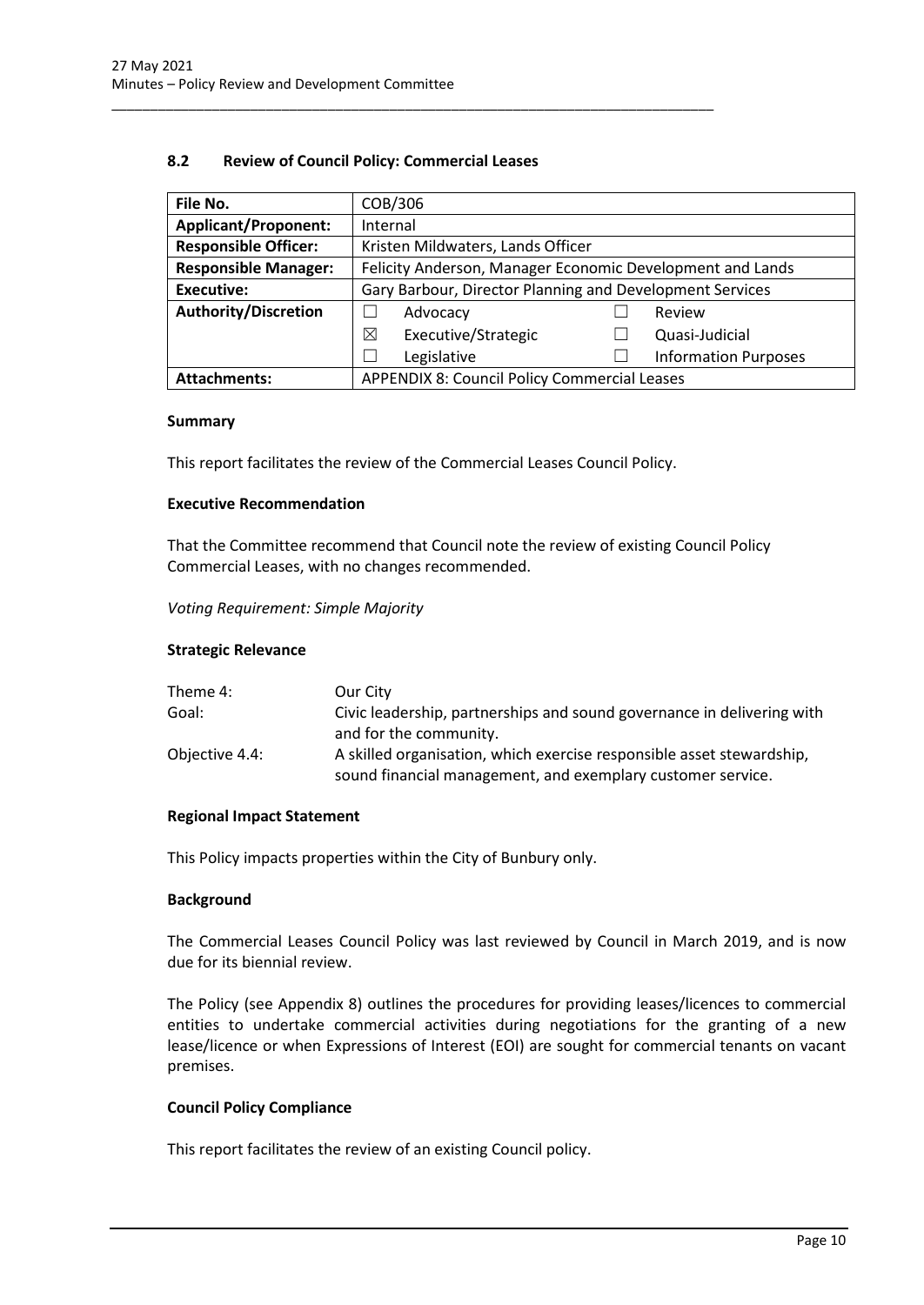# **Legislative Compliance**

N/A

### **Officer Comments**

Officers have reviewed the existing policy and don't recommend any changes at this time.

#### **Analysis of Financial and Budget Implications**

Nil as no changes to the Policy are proposed.

#### **Community Consultation**

Not applicable in regard to this Policy

### **Councillor/Officer Consultation**

This report is presented to the Policy Committee for consideration.

\_\_\_\_\_\_\_\_\_\_\_\_\_\_\_\_\_\_\_\_\_\_\_\_\_\_\_\_\_\_\_\_\_\_\_\_\_\_\_\_\_\_\_\_\_\_\_\_\_\_\_\_\_\_\_\_\_\_\_\_\_\_\_\_\_\_\_\_\_\_\_\_\_\_\_\_\_\_

### **Applicant Consultation**

N/A

#### **Timeline: Council Decision Implementation**

Any revisions to the policy will take effect immediately following Council's determination.

#### **Outcome of Meeting – 27 May 2021**

The Executive Recommendation was moved by Cr Steck and seconded by Cr Yip.

The Presiding Member put the motion to the vote and it was carried unanimously as follows:

*That the Committee recommend that Council note the review of existing Council Policy Commercial Leases, with no changes recommended.*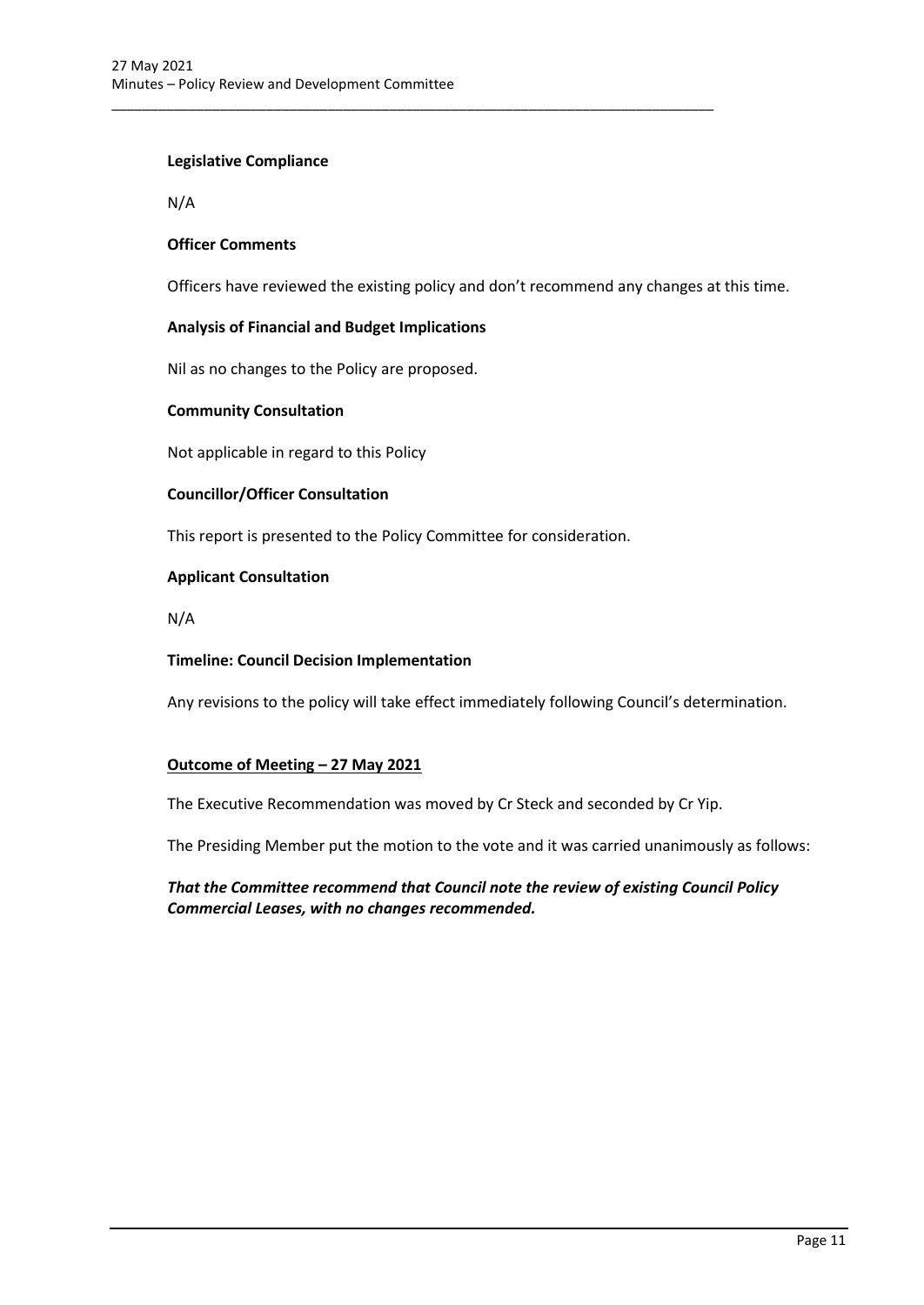### **8.3 Review of Council Policy: Activation of Public Open Space**

<span id="page-12-0"></span>\_\_\_\_\_\_\_\_\_\_\_\_\_\_\_\_\_\_\_\_\_\_\_\_\_\_\_\_\_\_\_\_\_\_\_\_\_\_\_\_\_\_\_\_\_\_\_\_\_\_\_\_\_\_\_\_\_\_\_\_\_\_\_\_\_\_\_\_\_\_\_\_\_\_\_\_\_\_

| File No.                                                               | COB/306                                                            |                                         |                |  |  |
|------------------------------------------------------------------------|--------------------------------------------------------------------|-----------------------------------------|----------------|--|--|
| <b>Applicant/Proponent:</b>                                            | Policy Review and Development Committee                            |                                         |                |  |  |
| <b>Responsible Officer:</b><br>Sarah Upton, Manager Community Services |                                                                    |                                         |                |  |  |
| <b>Responsible Manager:</b>                                            |                                                                    | Sarah Upton, Manager Community Services |                |  |  |
| <b>Executive:</b>                                                      | Gary Barbour, Director Planning and Development Services           |                                         |                |  |  |
| <b>Authority/Discretion</b>                                            | Advocacy<br>Review                                                 |                                         |                |  |  |
|                                                                        | Executive/Strategic<br>⊠                                           |                                         | Quasi-Judicial |  |  |
|                                                                        | Legislative<br><b>Information Purposes</b>                         |                                         |                |  |  |
| <b>Attachments:</b>                                                    | APPENDIX 9: Revised Council Policy Activation of Public Open Space |                                         |                |  |  |

#### **Summary**

This report facilitates a review of Council Policy Activation of Public Open Space (the Policy).

#### **Executive Recommendation**

That the Committee recommend that Council adopt the revised Council Policy Activation of Public Open Space as presented at Appendix 9.

#### *Voting Requirement: Simple Majority*

#### **Strategic Relevance**

| Theme 2:       | Our Economy                                                                                           |
|----------------|-------------------------------------------------------------------------------------------------------|
| Goal:          | A thriving and dynamic economy, that plays to its strengths, and                                      |
|                | confidently presents to the world.                                                                    |
| Objective 2.1: | Bunbury builds on its competitive advantages, supports innovation and<br>celebrates business success. |

#### **Regional Impact Statement**

This Policy impacts properties within the City of Bunbury only.

#### **Background**

The Policy was first adopted by Council in July 2016, with a purpose of effectively managing activities in Public Open Space in a manner that encourages and provides opportunities for businesses and groups to activate areas in the City of Bunbury.

The City receives numerous applications from various businesses looking to operate in Bunbury throughout the course of the year. Prior to the existence of the Policy, applications were made via several City Departments in a number of ways, such as a lease, street trading licence or permit, and with each application utilising a different method and level of approval required. The adoption of the policy and associated processes streamlined these processes, with the intent of bringing social, cultural and economic value to the City, while encouraging local business growth and identifying the areas around Bunbury that can be enhanced to the benefit of the community.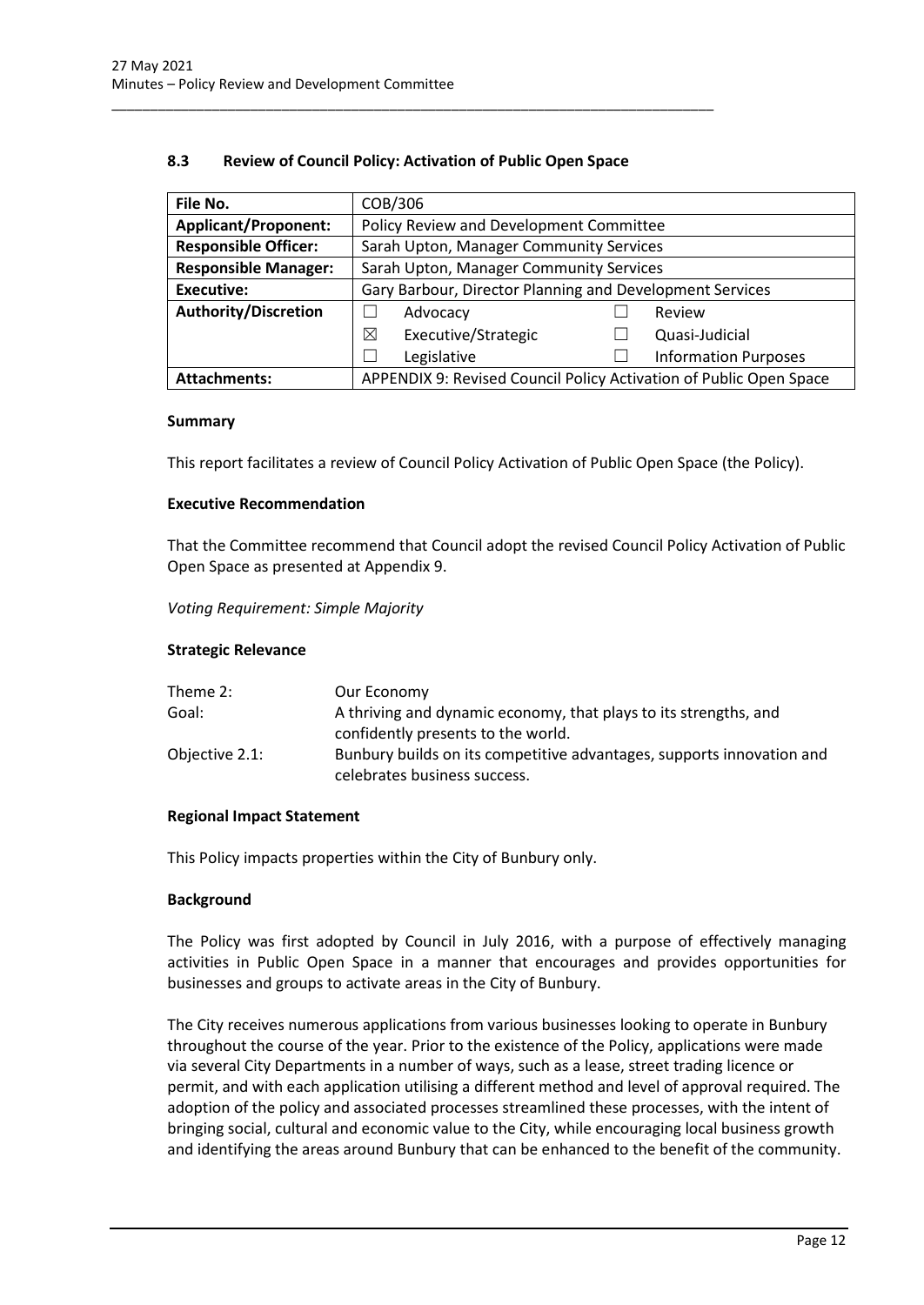# **Council Policy Compliance**

This report facilitates the review of an existing Council policy.

\_\_\_\_\_\_\_\_\_\_\_\_\_\_\_\_\_\_\_\_\_\_\_\_\_\_\_\_\_\_\_\_\_\_\_\_\_\_\_\_\_\_\_\_\_\_\_\_\_\_\_\_\_\_\_\_\_\_\_\_\_\_\_\_\_\_\_\_\_\_\_\_\_\_\_\_\_\_

#### **Legislative Compliance**

Section 3.58 of the *Local Government Act 1995* deals with disposal of property in relation to the leasing of land. Street Trading Licenses and Permits are not governed by legislation.

#### **Officer Comments**

The City has identified a need to effectively manage the City's public open space in a way that encourages character and vibrancy to the many recreational, tourist and prominent waterfront areas throughout Bunbury, whilst streamlining the process for applicants and staff alike.

The Policy acts to funnel activity to designated areas in order to enhance and activate the Public Open Space. It assists local businesses in utilising the Public Open Space, whilst creating a competitive, yet cohesive place to trade and do business.

Officers have reviewed the existing Policy and recommend some minor changes as presented at Appendix 9. The main change relates to the removal of Luciana Park as a Designated Trading Area due to the Youth Precinct development.

#### **Analysis of Financial and Budget Implications**

Fees and charges are applied to the lessees, street trading licence and permit holders in accordance with the City's Fees and Charges and Annual Budget.

#### **Community Consultation**

Extensive consultation took place as part of the original adoption of the policy in 2016, however none was considered necessary for this review as the proposed changes are considered minor.

#### **Councillor/Officer Consultation**

This report is presented to the Policy Committee for consideration.

#### **Applicant Consultation**

N/A

#### **Timeline: Council Decision Implementation**

Any revisions to the policy will take effect immediately following Council's determination.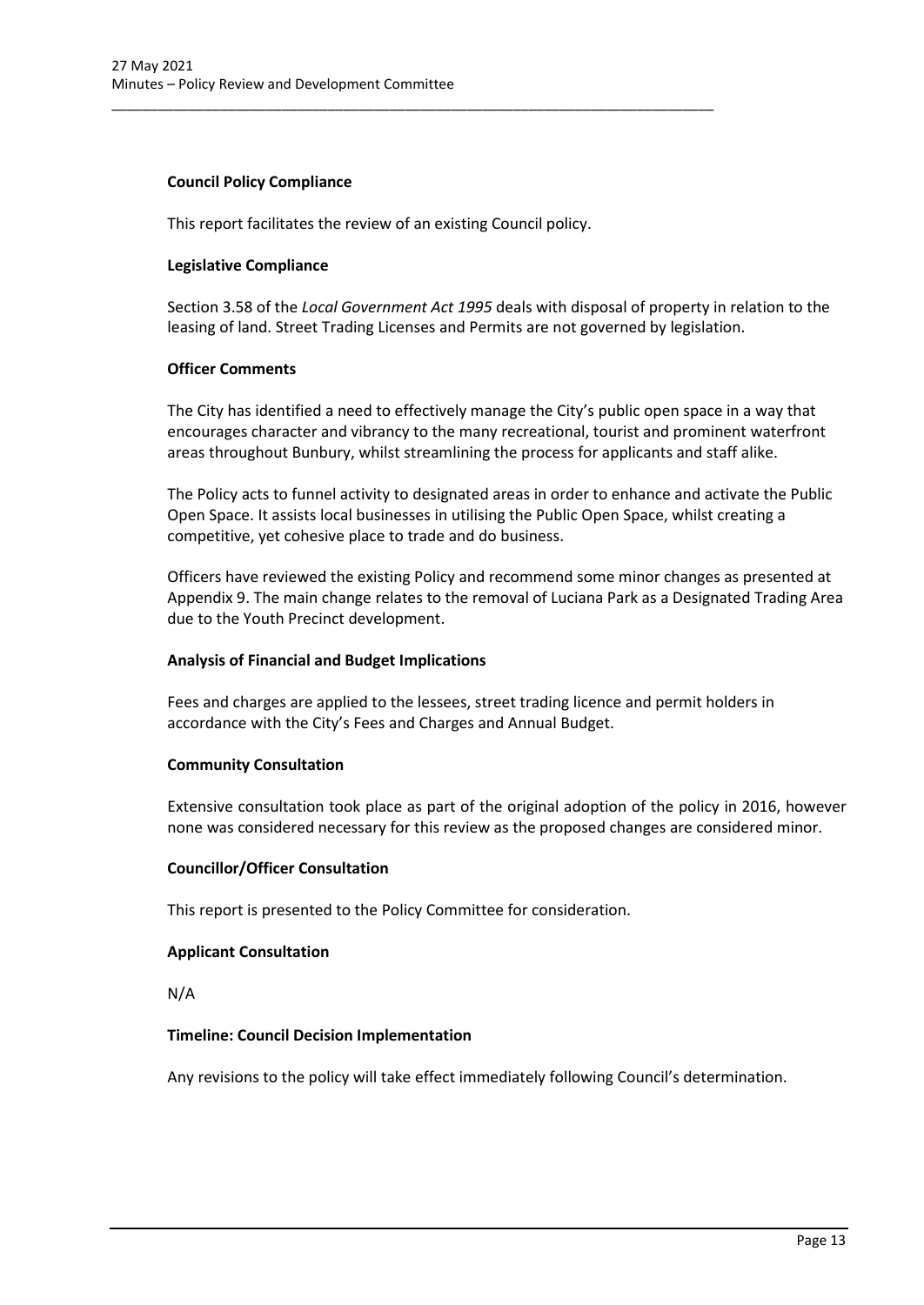# **Outcome of Meeting – 27 May 2021**

General discussion took place in relation to this item, and in particular the non-exclusion of Lucianna Park as a result of the Youth Precinct development.

\_\_\_\_\_\_\_\_\_\_\_\_\_\_\_\_\_\_\_\_\_\_\_\_\_\_\_\_\_\_\_\_\_\_\_\_\_\_\_\_\_\_\_\_\_\_\_\_\_\_\_\_\_\_\_\_\_\_\_\_\_\_\_\_\_\_\_\_\_\_\_\_\_\_\_\_\_\_

It was agreed that any reference to Lucianna Park within the policy should be retained, to enable the area to continue to be utilised as a Designated Trading Area under the terms of the policy. The following motion was moved by Cr Smith and seconded by Cr Yip, and was carried unanimously:

*That the Committee recommend that Council adopt the revised Council Policy Activation of Public Open Space as presented at Appendix 9, but amended to reflect the inclusion of Lucianna Park as a Designated Trading Area.*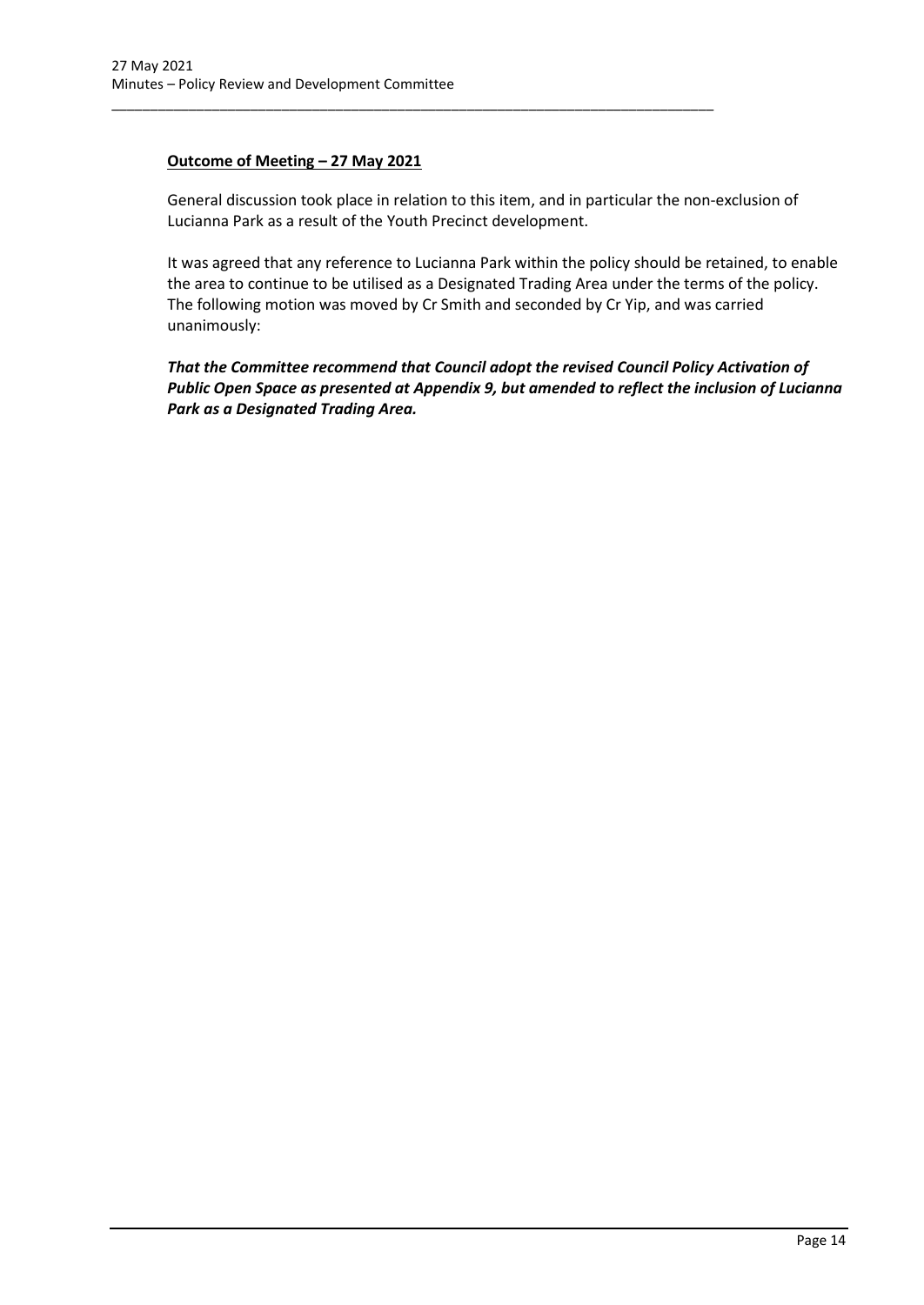### **8.4 Review of Council Policy: Access and Inclusion**

<span id="page-15-0"></span>\_\_\_\_\_\_\_\_\_\_\_\_\_\_\_\_\_\_\_\_\_\_\_\_\_\_\_\_\_\_\_\_\_\_\_\_\_\_\_\_\_\_\_\_\_\_\_\_\_\_\_\_\_\_\_\_\_\_\_\_\_\_\_\_\_\_\_\_\_\_\_\_\_\_\_\_\_\_

| File No.                    |                                                           | COB/306                                        |  |                             |
|-----------------------------|-----------------------------------------------------------|------------------------------------------------|--|-----------------------------|
| Internal                    |                                                           | Internal                                       |  |                             |
| <b>Responsible Officer:</b> | Steve de Meillon, Team Leader Community Partnerships      |                                                |  |                             |
| <b>Responsible Manager:</b> | Sarah Upton, Manager Community Services                   |                                                |  |                             |
| <b>Executive:</b>           |                                                           | Gary Barbour, Director Sustainable Communities |  |                             |
| <b>Authority/Discretion</b> |                                                           | Advocacy                                       |  | Review                      |
|                             | ⊠                                                         | Executive/Strategic                            |  | Quasi-Judicial              |
|                             |                                                           | Legislative                                    |  | <b>Information Purposes</b> |
| <b>Attachments:</b>         | Appendix 10: Revised Council Policy: Access and Inclusion |                                                |  |                             |

#### **Summary**

The purpose of this report is to facilitate the review of existing Council Policy, Access and Inclusion. Officers from the Community Partnerships team have reviewed the document and propose some minor changes as presented at Appendix 10.

#### **Executive Recommendation**

That the Policy Review and Development Committee recommend that Council adopt the revised Council Policy: Access and Inclusion as presented.

*Voting Requirement: Simple Majority Required*

#### **Strategic Relevance**

| Our community and culture                                              |
|------------------------------------------------------------------------|
| A safe, healthy and cohesive community, with a rich cultural life, and |
| supportive social environment                                          |
| Establish Bunbury as the Most Accessible Regional City in Australia by |
| 2020                                                                   |
|                                                                        |

#### **Regional Impact Statement**

This Policy impacts properties within the City of Bunbury only.

#### **Background**

Council Policy Access and Inclusion is due for review as part of Council's biennial review schedule.

The policy underwent a significant overhaul when last reviewed in 2019, with a view to being more specific and clear in the City's approach to access and inclusion, and including an emphasis on striving for best practice rather than just meeting compliance.

#### **Council Policy Compliance**

This report proposed the review of an existing Council policy.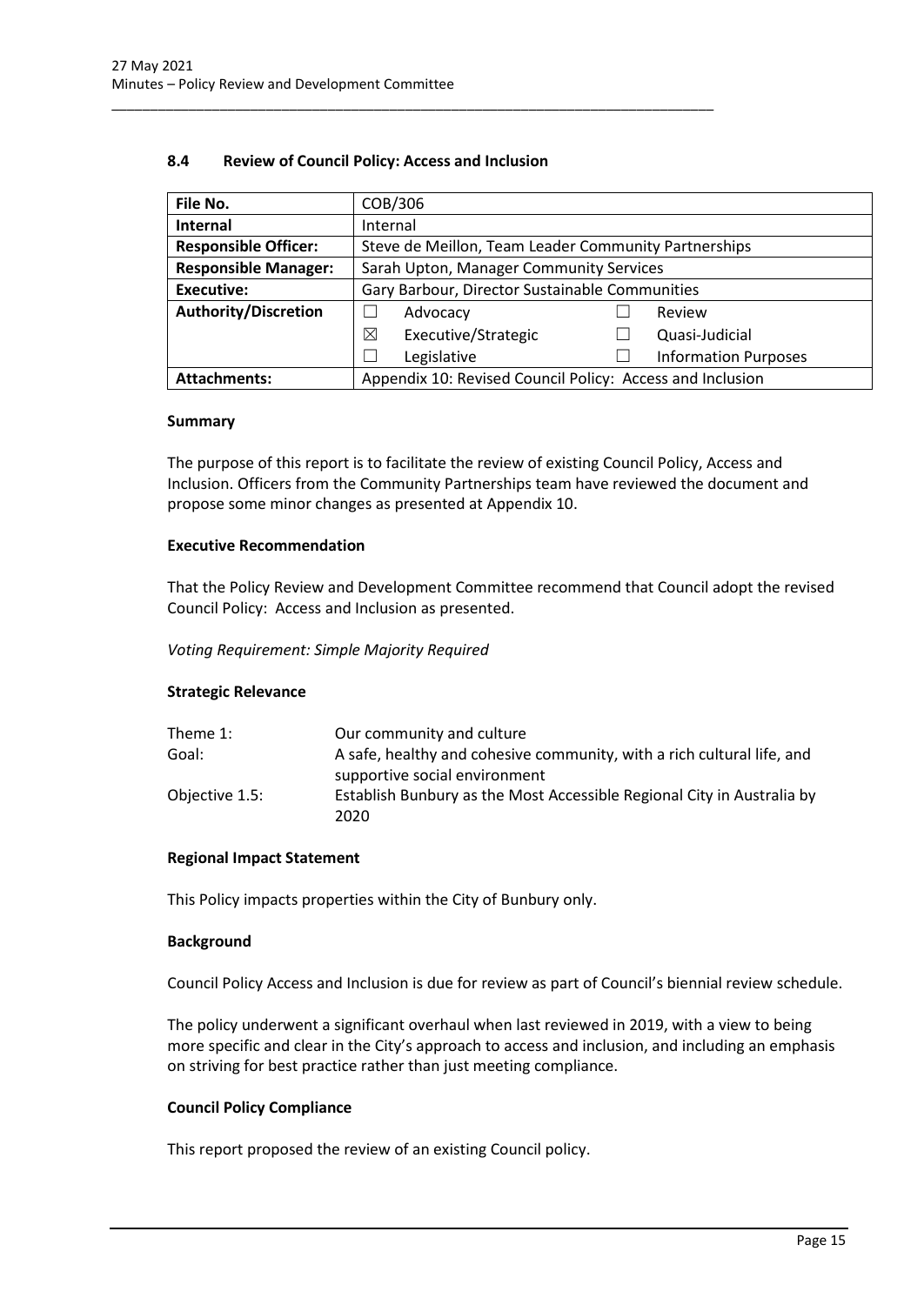#### **Legislative Compliance**

*Local Government Act 1995*

#### **Officer Comments**

The proposed changes are commended to the Committee for consideration.

\_\_\_\_\_\_\_\_\_\_\_\_\_\_\_\_\_\_\_\_\_\_\_\_\_\_\_\_\_\_\_\_\_\_\_\_\_\_\_\_\_\_\_\_\_\_\_\_\_\_\_\_\_\_\_\_\_\_\_\_\_\_\_\_\_\_\_\_\_\_\_\_\_\_\_\_\_\_

#### **Analysis of Financial and Budget Implications**

Not applicable

#### **Community Consultation**

As the proposed changes are minor, the reviewed policy is presented directly to the Policy Review and Development Committee, and a more comprehensive review will be undertaken by the Disability Access and Inclusion Committee following the 2021 City of Bunbury Elections.

#### **Councillor/Officer Consultation**

This matter is presented to the Committee for consideration.

#### **Applicant Consultation**

Not applicable

#### **Timeline: Council Decision Implementation**

Any revisions to the policy will take effect immediately following Council's determination.

#### **Outcome of Meeting – 27 May 2021**

The Executive Recommendation was moved by Cr Steck and seconded by Cr Yip.

The Presiding Member put the motion to the vote and it was carried unanimously as follows:

# *That the Policy Review and Development Committee recommend that Council adopt the revised Council Policy: Access and Inclusion as presented.*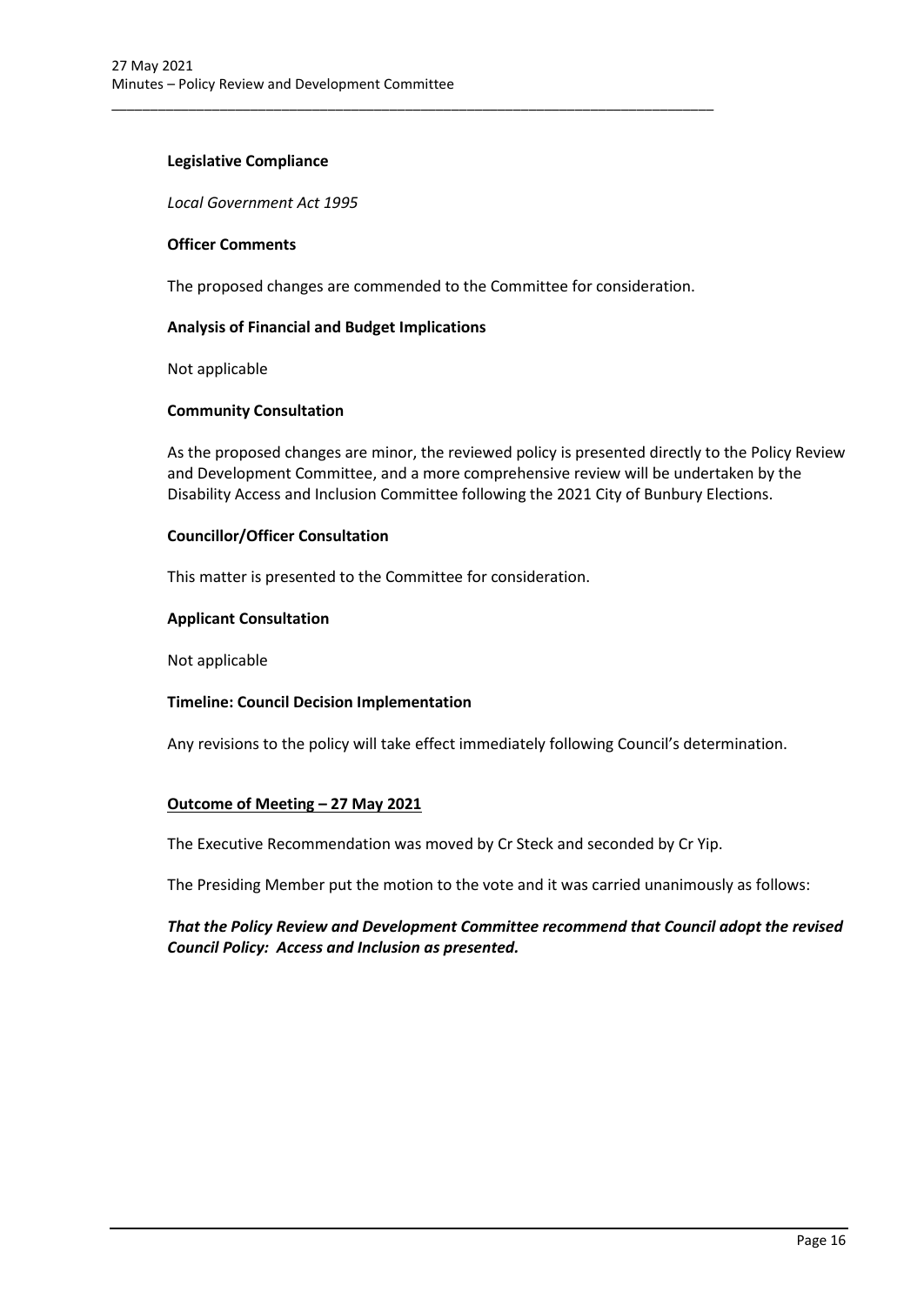### **8.5 Review of Council Policy: Hiring of Billboards and Banners**

<span id="page-17-0"></span>\_\_\_\_\_\_\_\_\_\_\_\_\_\_\_\_\_\_\_\_\_\_\_\_\_\_\_\_\_\_\_\_\_\_\_\_\_\_\_\_\_\_\_\_\_\_\_\_\_\_\_\_\_\_\_\_\_\_\_\_\_\_\_\_\_\_\_\_\_\_\_\_\_\_\_\_\_\_

| Fine No.                    | COB/306                                                              |                             |
|-----------------------------|----------------------------------------------------------------------|-----------------------------|
| Applicant:                  | Internal                                                             |                             |
| <b>Responsible Officer:</b> | Juani Taylor, Senior Events Officer                                  |                             |
| <b>Responsible Manager:</b> | Sarah Upton, Manager Community Services                              |                             |
| <b>Executive:</b>           | Gary Barbour, Director Sustainable Communities                       |                             |
| <b>Authority/Discretion</b> | Advocacy                                                             | Review                      |
|                             | ⊠<br>Executive/Strategic                                             | Quasi-Judicial              |
|                             | Legislative                                                          | <b>Information Purposes</b> |
| <b>Attachments:</b>         | Appendix 11: Revised Council Policy Hiring of Billboards and Banners |                             |

#### **Summary**

The purpose of this report is to facilitate the review of existing Council Policy, Hiring of Billboards and Banners. Officers from the Community Services team have reviewed the document and propose some minor changes as presented at Appendix 11.

#### **Executive Recommendation**

That the Policy Review and Development Committee recommend that Council adopt the revised Council Policy: Hiring of Billboards and Banners as presented.

#### *Voting Requirement: Simple Majority Vote*

#### **Strategic Relevance**

| Theme 1:       | Our community and culture                                                                                                                             |
|----------------|-------------------------------------------------------------------------------------------------------------------------------------------------------|
| Goal:          | A safe, healthy and cohesive community, with a rich cultural life, and<br>supportive social environment                                               |
| Objective 1.4: | Arts, culture, heritage and events that enrich our understanding and<br>enjoyment of life, celebrate our identity and bring the community<br>together |

#### **Regional Impact Statement**

Events taking place within the Bunbury Geographe region are able to be promoted through the hiring of City of Bunbury billboards and banners.

#### **Background**

The City of Bunbury currently provides opportunities for event organisers to promote their events via the hiring of City-owned billboard and banner space, located throughout the Local Government Area and also centrally in Victoria Street. These spaces are utilised year-round to promote events taking place primarily in Bunbury but also throughout the Bunbury Geographe region.

As its title suggests, Council Policy Hiring of Billboards and Banners manages the hiring of these pieces of infrastructure, with the policy last reviewed in March 2019.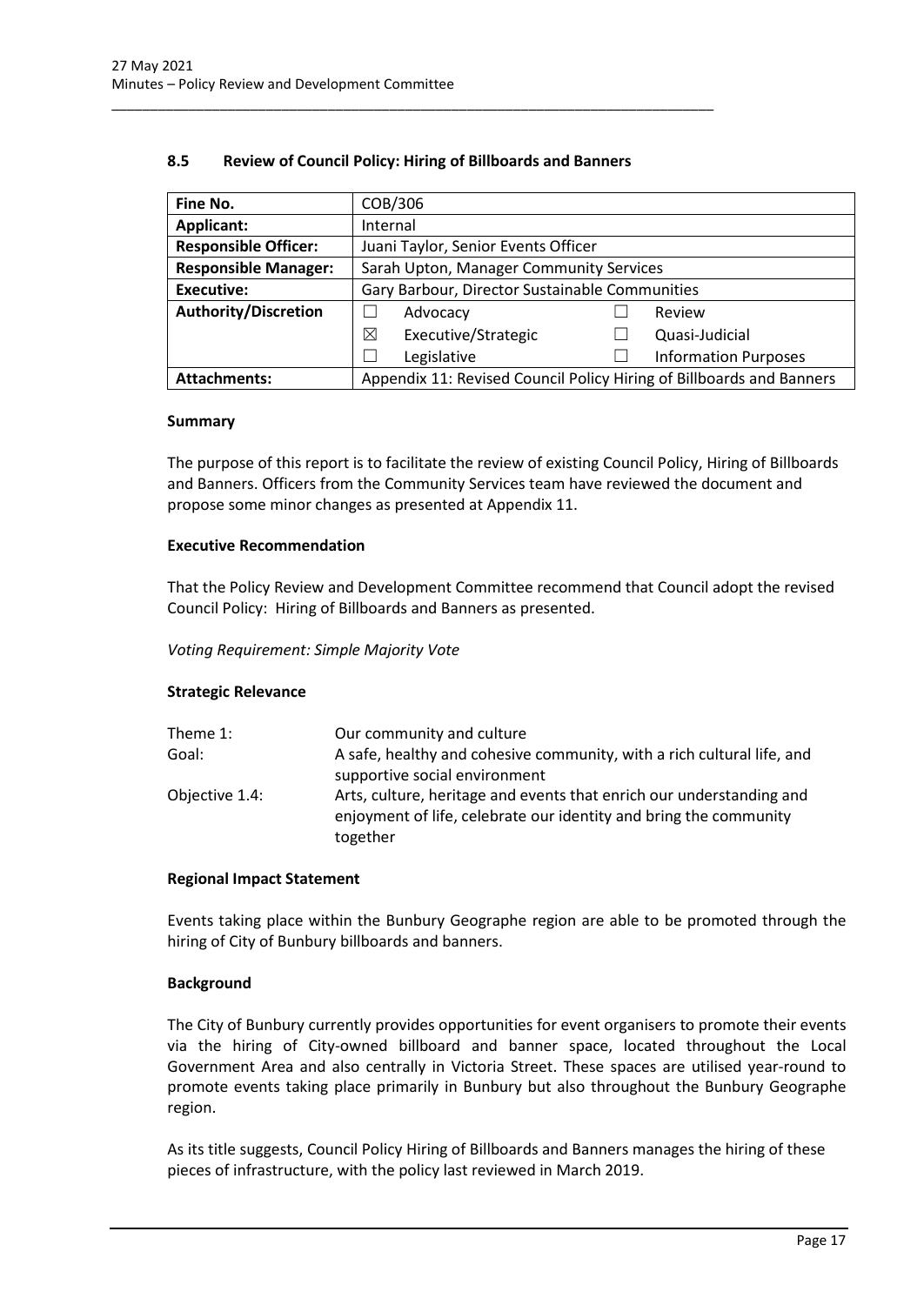# **Council Policy Compliance**

This report facilitates the review of existing Council Policy Hiring of Billboards and Banners.

\_\_\_\_\_\_\_\_\_\_\_\_\_\_\_\_\_\_\_\_\_\_\_\_\_\_\_\_\_\_\_\_\_\_\_\_\_\_\_\_\_\_\_\_\_\_\_\_\_\_\_\_\_\_\_\_\_\_\_\_\_\_\_\_\_\_\_\_\_\_\_\_\_\_\_\_\_\_

#### **Legislative Compliance**

Local Government Act 1995 Codes of Practice, Worksafe WA

#### **Officer Comments**

Officers have reviewed the existing policy and propose only minor changes as depicted at Appendix 11.

#### **Analysis of Financial and Budget Implications**

Nil

#### **Community Consultation**

Not applicable.

#### **Councillor/Officer Consultation**

This matter is presented to the Policy Review and Development Committee for consideration.

#### **Applicant Consultation**

Not applicable.

#### **Timeline: Council Decision Implementation**

The revised policy will take effect immediately following Council's determination.

#### **Outcome of Meeting – 27 May 2021**

The Executive Recommendation was moved by Cr Steck and seconded by Cr Yip.

The Presiding Member put the motion to the vote and it was carried unanimously as follows:

# *That the Policy Review and Development Committee recommend that Council adopt the revised Council Policy: Hiring of Billboards and Banners as presented.*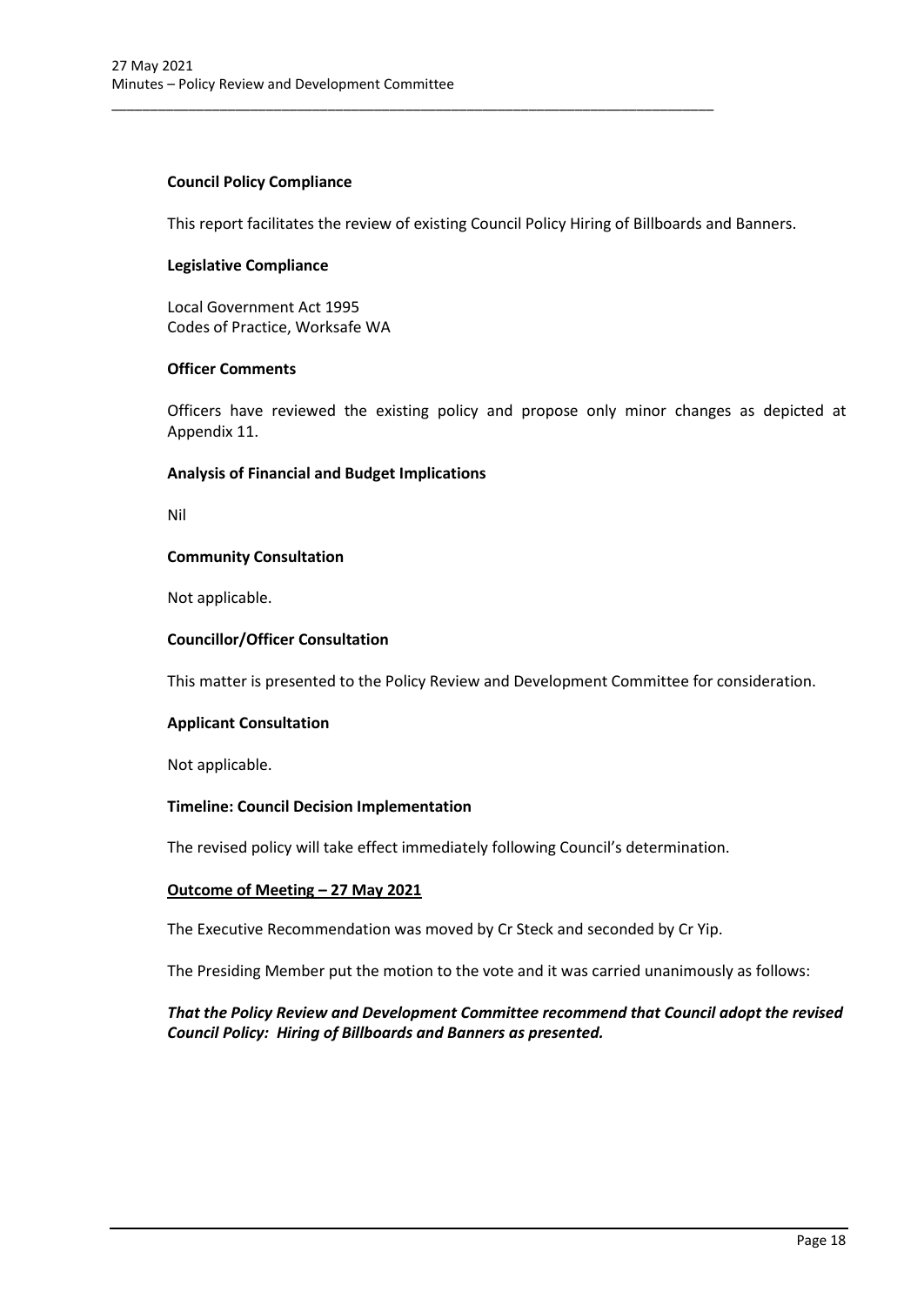#### **8.6 Review of Council Policy: Media Statements**

<span id="page-19-0"></span>\_\_\_\_\_\_\_\_\_\_\_\_\_\_\_\_\_\_\_\_\_\_\_\_\_\_\_\_\_\_\_\_\_\_\_\_\_\_\_\_\_\_\_\_\_\_\_\_\_\_\_\_\_\_\_\_\_\_\_\_\_\_\_\_\_\_\_\_\_\_\_\_\_\_\_\_\_\_

| Fine No.                    | COB/306                                      |                             |
|-----------------------------|----------------------------------------------|-----------------------------|
| Applicant:                  | Internal                                     |                             |
| <b>Responsible Officer:</b> | Brody Russell, Team Leader Public Relations  |                             |
| <b>Responsible Manager:</b> | Greg Golinski, Manager Governance            |                             |
| <b>Executive:</b>           | Mal Osborne, Chief Executive Officer         |                             |
| <b>Authority/Discretion</b> | Advocacy                                     | Review                      |
|                             | Executive/Strategic<br>⊠                     | Quasi-Judicial              |
|                             | Legislative                                  | <b>Information Purposes</b> |
| <b>Attachments:</b>         | Appendix 12: Council Policy Media Statements |                             |

#### **Summary**

This report is presented to the Policy Review and Development Committee (PRDC) to facilitate a review of current Council Policy – Media Statements. The policy was last reviewed in May 2019 and is now due for its biennial review.

# **Executive Recommendation**

That the Policy Review and Development Committee recommend that Council note the review of existing Council Policy – Media Statements, with no changes recommended.

*Voting Requirement: Simple Majority Vote*

#### **Strategic Relevance**

| Theme 4:       | Our City                                                                                                                             |
|----------------|--------------------------------------------------------------------------------------------------------------------------------------|
| Goal:          | Civic leadership, partnerships and sound governance in delivering with<br>and for the community.                                     |
| Objective 4.4: | A skilled organisation, which exercise responsible asset stewardship,<br>sound financial management, and exemplary customer service. |

#### **Regional Impact Statement**

N/A

#### **Background**

This policy was last reviewed by Council in May 2019, and is presented to the PRDC for discussion and review as part of Council's policy review schedule. The policy provides guidance and procedures as to how the City of Bunbury manages its media processes.

#### **Council Policy Compliance**

This report facilitates the review of existing Council Policy Media Statements.

#### **Legislative Compliance**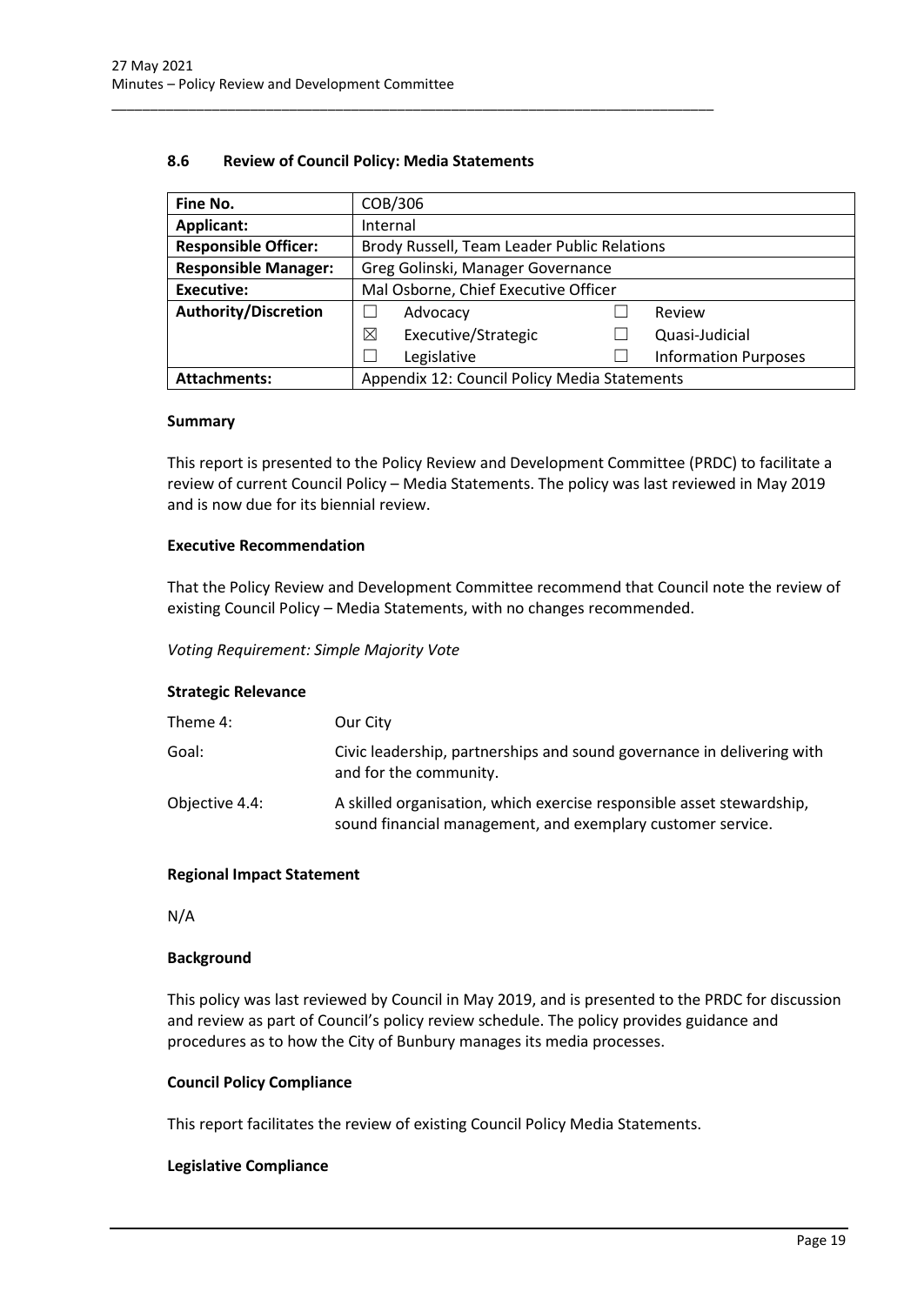Section 2.8 of the *Local Government Act 1995* defines the role of a Mayor, which in part extends to speaking on behalf of the local government. The Media Statements policy expands on the processes around engagement with the media.

\_\_\_\_\_\_\_\_\_\_\_\_\_\_\_\_\_\_\_\_\_\_\_\_\_\_\_\_\_\_\_\_\_\_\_\_\_\_\_\_\_\_\_\_\_\_\_\_\_\_\_\_\_\_\_\_\_\_\_\_\_\_\_\_\_\_\_\_\_\_\_\_\_\_\_\_\_\_

### **Officer Comments**

Although the *Local Government Act 1995* already prescribes that the Mayor will be the spokesperson for the local government, the policy is a useful resource for external parties wishing to undertake media-related enquiries with the City.

Officers have undertaken a review of the Council Policy Media Statements as presented at Appendix 12 and suggest that the content of the current policy is appropriate.

#### **Analysis of Financial and Budget Implications**

Nil

#### **Community Consultation**

Not applicable.

#### **Councillor/Officer Consultation**

This matter is presented to the Policy Review and Development Committee for consideration.

#### **Applicant Consultation**

Not applicable.

#### **Timeline: Council Decision Implementation**

Any revisions to the policy will take effect immediately following Council's determination.

#### **Outcome of Meeting – 27 May 2021**

The Executive Recommendation was moved by Cr Yip and seconded by Cr Steck.

The Presiding Member put the motion to the vote and it was carried unanimously as follows:

# *That the Policy Review and Development Committee recommend that Council note the review of existing Council Policy – Media Statements, with no changes recommended.*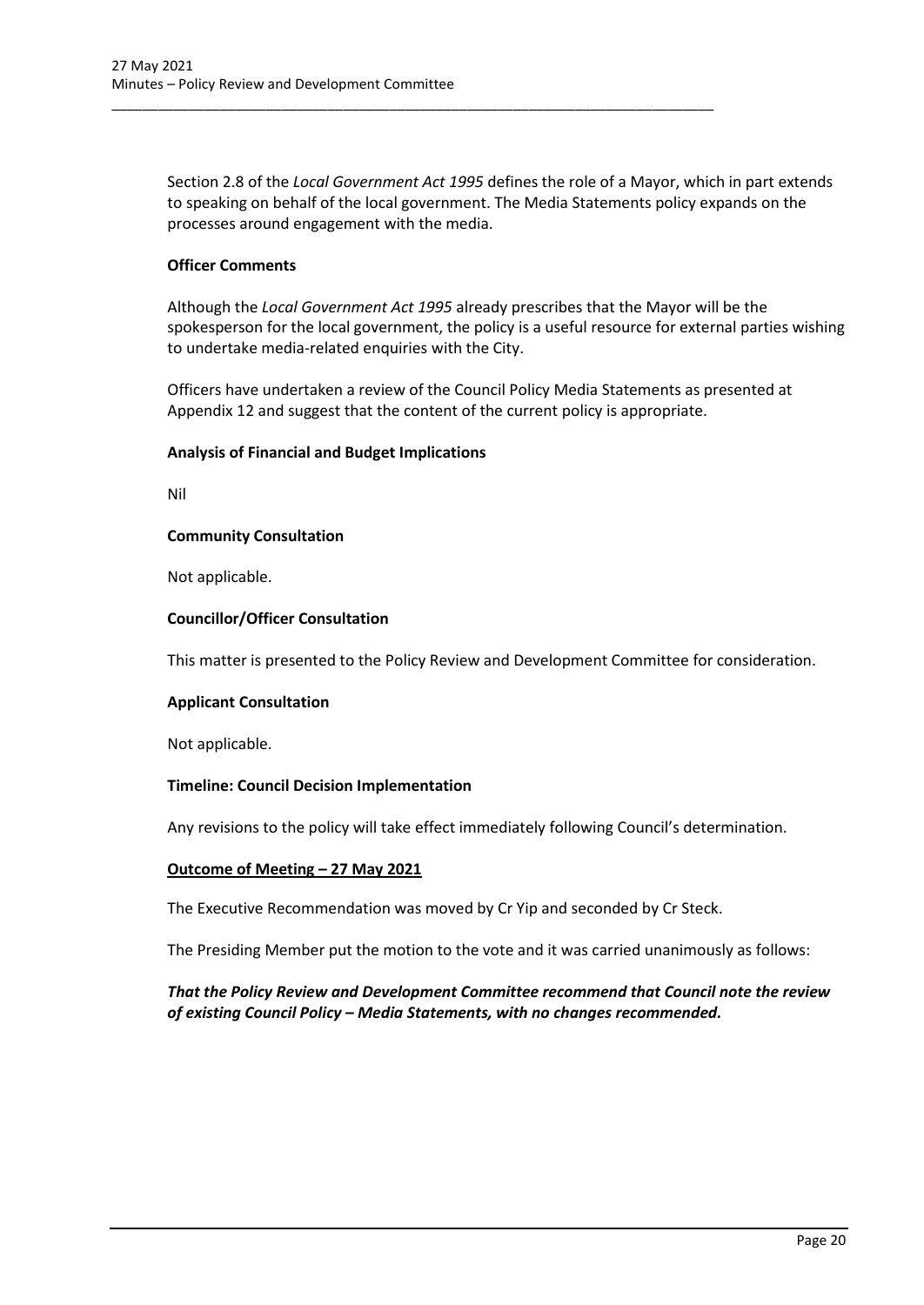| 8.7 | <b>Review of Council Policy: Civic Commendations</b> |
|-----|------------------------------------------------------|
|-----|------------------------------------------------------|

<span id="page-21-0"></span>\_\_\_\_\_\_\_\_\_\_\_\_\_\_\_\_\_\_\_\_\_\_\_\_\_\_\_\_\_\_\_\_\_\_\_\_\_\_\_\_\_\_\_\_\_\_\_\_\_\_\_\_\_\_\_\_\_\_\_\_\_\_\_\_\_\_\_\_\_\_\_\_\_\_\_\_\_\_

| Fine No.                    | COB/306                                                         |                             |
|-----------------------------|-----------------------------------------------------------------|-----------------------------|
| Applicant:                  | Internal                                                        |                             |
| <b>Responsible Officer:</b> | Greg Golinski, Manager Governance                               |                             |
| <b>Responsible Manager:</b> | Greg Golinski, Manager Governance                               |                             |
| <b>Executive:</b>           | Dave Chandler, Director Strategy and Organisational Performance |                             |
| <b>Authority/Discretion</b> | Advocacy                                                        | Review                      |
|                             | Executive/Strategic<br>⊠                                        | Quasi-Judicial              |
|                             | Legislative                                                     | <b>Information Purposes</b> |
| <b>Attachments:</b>         | Appendix 13: Council Policy Civic Commendations                 |                             |

#### **Summary**

This report is presented to the Policy Review and Development Committee (PRDC) to facilitate a review of current Council Policy – Civic Commendations. The policy was last reviewed in May 2019 and is now due for its biennial review.

#### **Executive Recommendation**

That the Policy Review and Development Committee recommend that Council note the review of existing Council Policy – Civic Commendations, with no changes recommended.

*Voting Requirement: Simple Majority Vote*

#### **Strategic Relevance**

| Theme 4:       | Our City                                                                                                                             |
|----------------|--------------------------------------------------------------------------------------------------------------------------------------|
| Goal:          | Civic leadership, partnerships and sound governance in delivering with<br>and for the community.                                     |
| Objective 4.4: | A skilled organisation, which exercise responsible asset stewardship,<br>sound financial management, and exemplary customer service. |

#### **Regional Impact Statement**

N/A

#### **Background**

This policy was last reviewed by Council in May 2019, and is presented to the PRDC for discussion and review as part of Council's policy review schedule.

#### **Council Policy Compliance**

This report facilitates the review of existing Council Policy Civic Commendations.

#### **Legislative Compliance**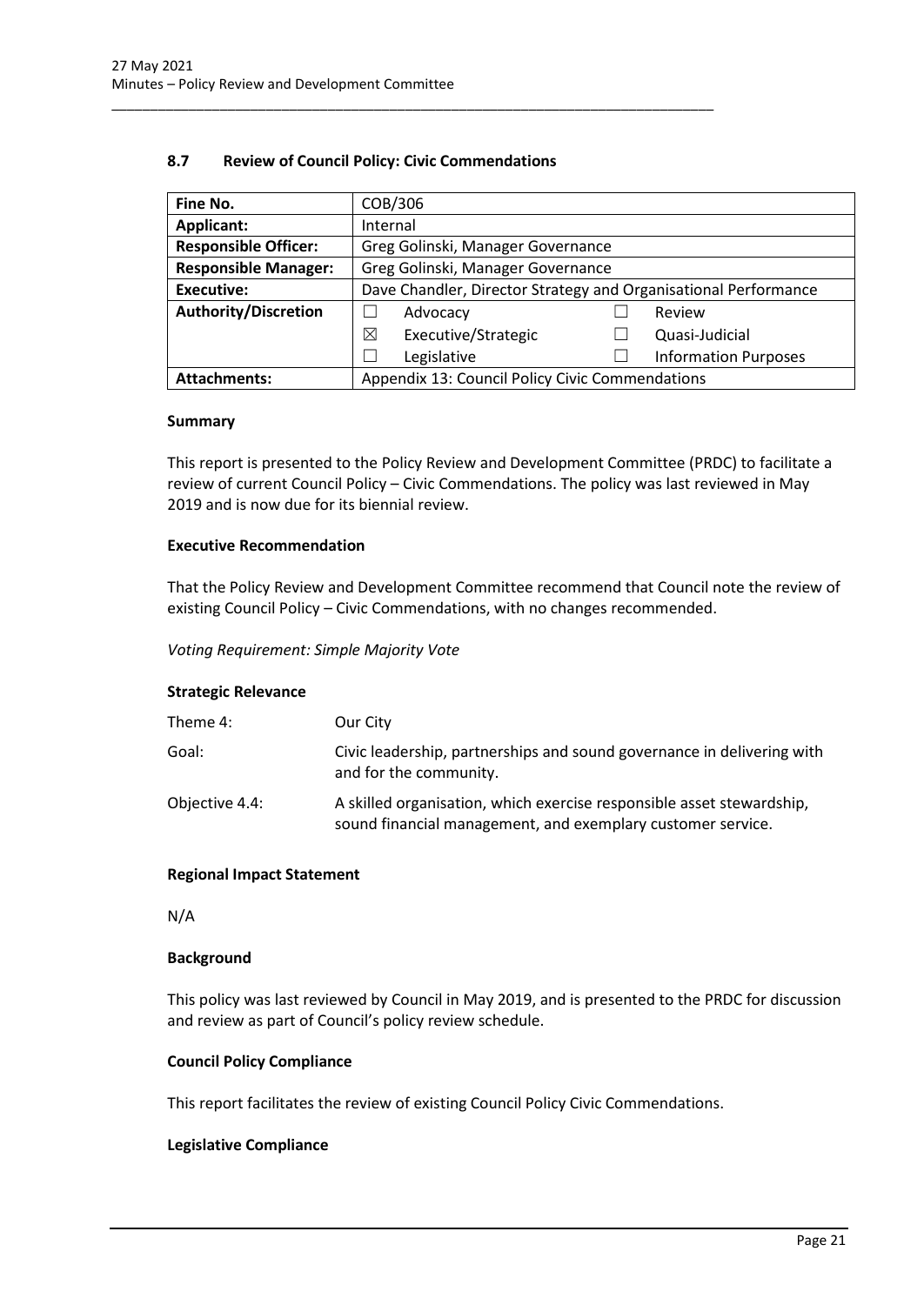# N/A

### **Officer Comments**

Officers have undertaken a review of the Council Policy Civic Commendations as presented at Appendix 13.

The Policy provides a process for the receipt and assessment of civic commendation and other award nominations on behalf of the City of Bunbury, to enable Council to recognise the efforts and achievements of community members who have contributed to the City.

It is suggested the content of the current policy is appropriate.

\_\_\_\_\_\_\_\_\_\_\_\_\_\_\_\_\_\_\_\_\_\_\_\_\_\_\_\_\_\_\_\_\_\_\_\_\_\_\_\_\_\_\_\_\_\_\_\_\_\_\_\_\_\_\_\_\_\_\_\_\_\_\_\_\_\_\_\_\_\_\_\_\_\_\_\_\_\_

### **Analysis of Financial and Budget Implications**

Nil

#### **Community Consultation**

Not applicable.

### **Councillor/Officer Consultation**

This matter is presented to the Policy Review and Development Committee for consideration.

#### **Applicant Consultation**

Not applicable.

#### **Timeline: Council Decision Implementation**

Any revisions to the policy will take effect immediately following Council's determination.

#### **Outcome of Meeting – 27 May 2021**

The Executive Recommendation was moved by Cr Yip and seconded by Cr Steck.

The Presiding Member put the motion to the vote and it was carried unanimously as follows:

*That the Policy Review and Development Committee recommend that Council note the review of existing Council Policy – Civic Commendations, with no changes recommended.*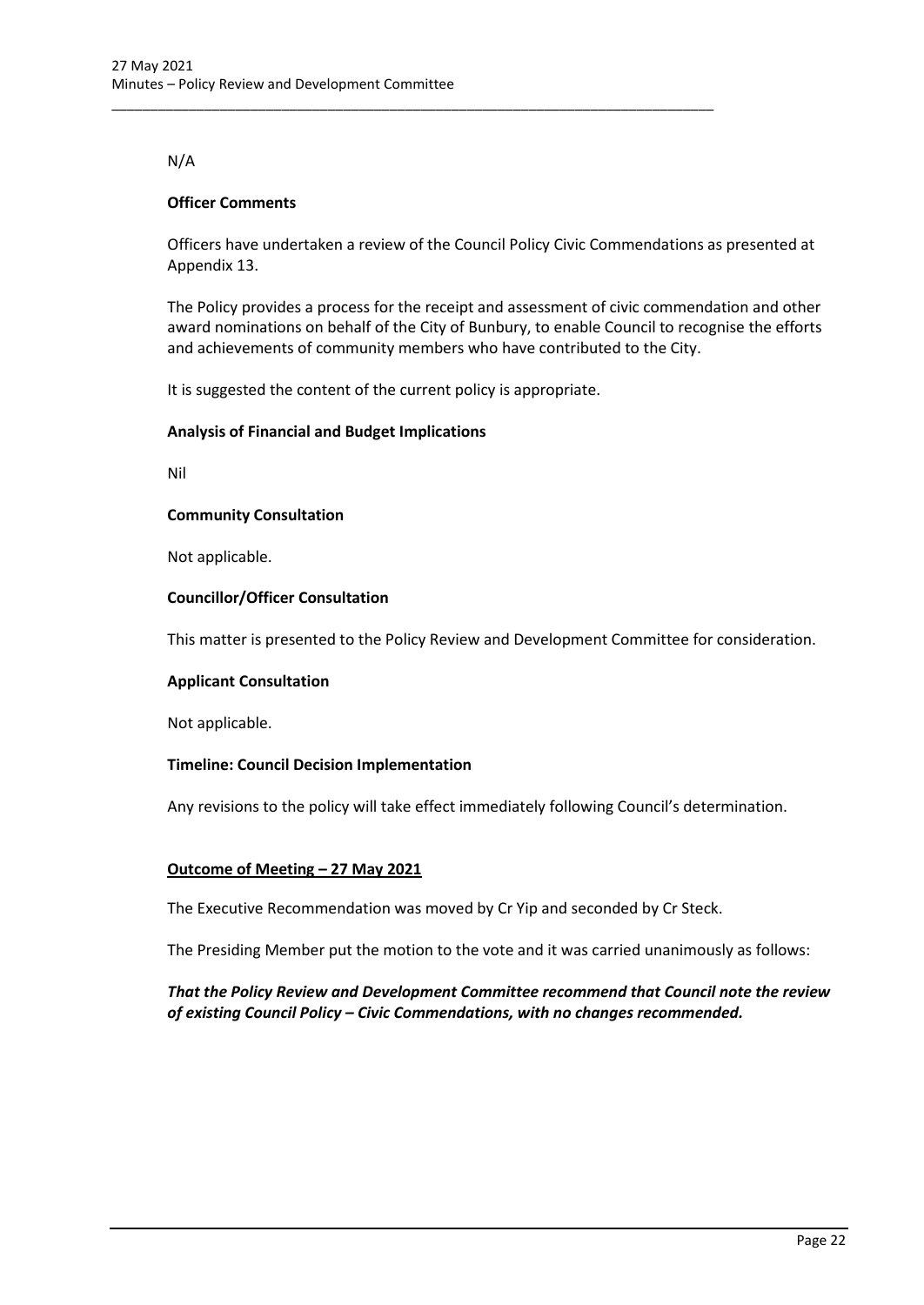# <span id="page-23-1"></span><span id="page-23-0"></span>**9. Questions from Members**

#### **9.1 Response to Previous Questions from Members taken on Notice**

\_\_\_\_\_\_\_\_\_\_\_\_\_\_\_\_\_\_\_\_\_\_\_\_\_\_\_\_\_\_\_\_\_\_\_\_\_\_\_\_\_\_\_\_\_\_\_\_\_\_\_\_\_\_\_\_\_\_\_\_\_\_\_\_\_\_\_\_\_\_\_\_\_\_\_\_\_\_

The following questions were taken on notice at the last meeting of the Committee on 8 April 2021. Responses have since been provided and are reflected below:

### Question 1

Question regarding the term 'art museum quality' within the policy document.

### Response

The Director of BRAG has confirmed that is not an industry specific term. The intent of wording is that it indicates that there would only be a certain professional standard of art that would be included for consideration in the collection ensuring that quality and integrity is maintained in building on the collection. In the absence of specific industry terminology it was felt that this best captures the intent of the standard of work to be collected in line with Section 2.1 and 2.2 Acquisition Development and Guidelines.

# Question 2

Question regarding a written history of the City's Art Collection.

### Response

There was an essay on the history of the collection which was completed to a "draft" standard prior in 2014 by a gentlemen by the name of David Bromfield. A copy has been provided to Elected Members. The reference made by Cr Smith as to \$10,000 being allocated for this work cannot be verified, as it does not appear to have ever been a specific decision of the Council.

# <span id="page-23-2"></span>**9.2 Questions from Members**

1. Cr Smith requested that any policies regarding tree management be presented to a future meeting of the Committee.

The Manager Governance responded that a Council Policy exists regarding the management of trees on Council-controlled land, and that the Private Property local law provides parameters around when City staff can intervene regarding trees on private property (ie dangerous trees). The Tree Management policy will be brought to the next meeting of the committee and the Private Property local law is currently being reviewed by staff and will also be presented to the Committee (most likely in September).

2. Cr Smith asked whether the sand drift from Boulters Heights can be looked at?

The CEO indicated he would ask staff to investigate.

3. It was queried whether external members of committees must be electors or residents of the City of Bunbury?